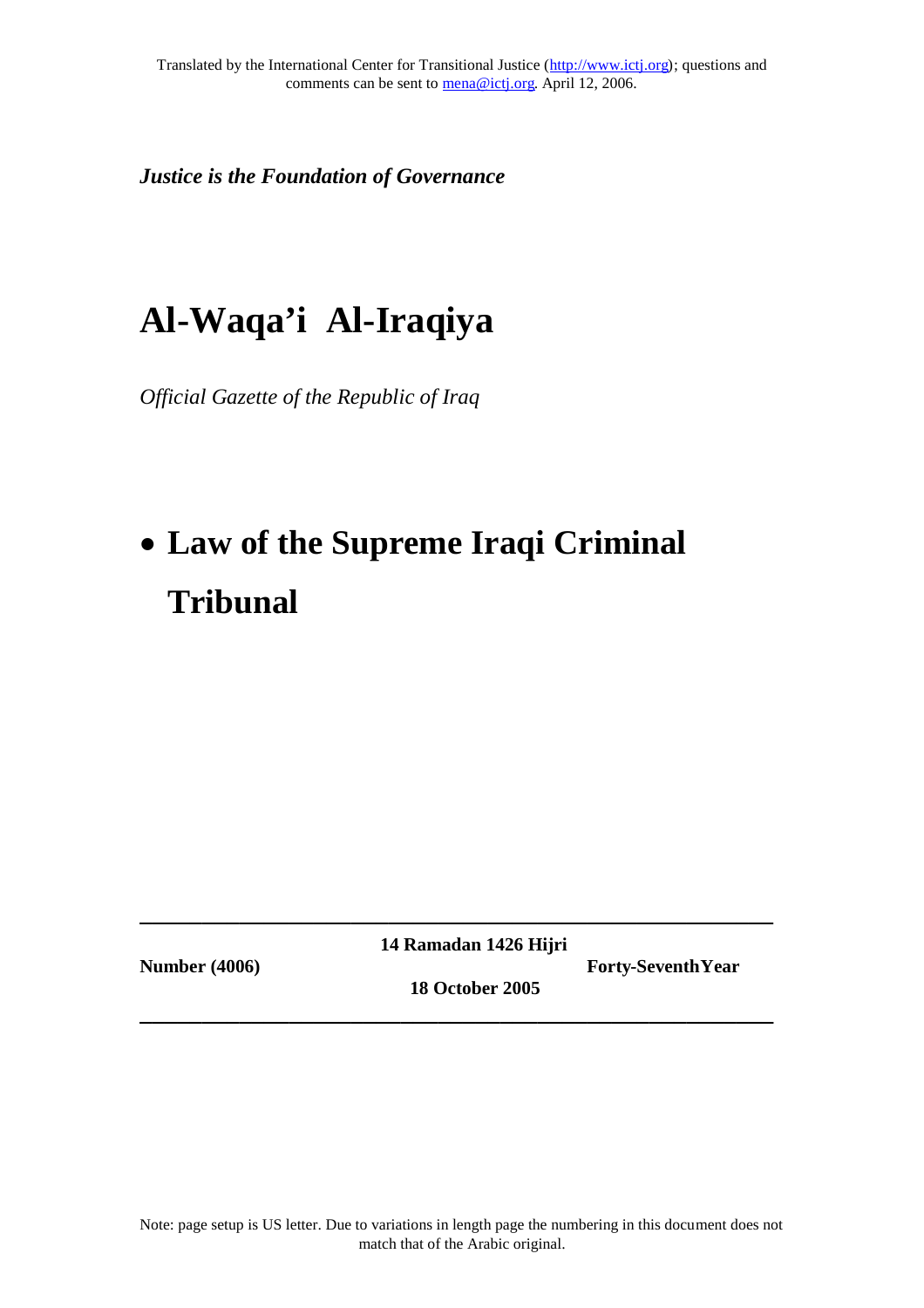# **Resolution No. 10**

## **In the Name of the People**

## **The Presidency Council**

Pursuant to what has been approved by the National Assembly in accordance with Article. 33 (A) and (B), and Article 30 of the Law of Administration for the State of Iraq for the Transitional Period, the presidency council decided in its session of 9 October 2005 to promulgate the following law:

# **Number 10 of 2005 Law of the Supreme Iraqi Criminal Tribunal SECTION ONE Establishment and Organization of the Tribunal PART ONE Establishment**

#### **Article 1:**

**First**: A Tribunal is hereby established and shall be known as The Supreme Iraqi Criminal Tribunal (the "Tribunal"). The Tribunal shall enjoy complete independence. **Second:** The Tribunal shall have jurisdiction over every natural person, whether Iraqi or non-Iraqi resident of Iraq, accused of committing any of the crimes listed in Articles 11, 12, 13 and 14 of this law, committed during the period from 17 July 1968 to 1 May 2003, in the Republic of Iraq or elsewhere, including the following crimes:

- A. Genocide;
- B. Crimes against humanity;
- C. War crimes; and
- D. Violations of Iraqi laws listed in Article 14 of this law.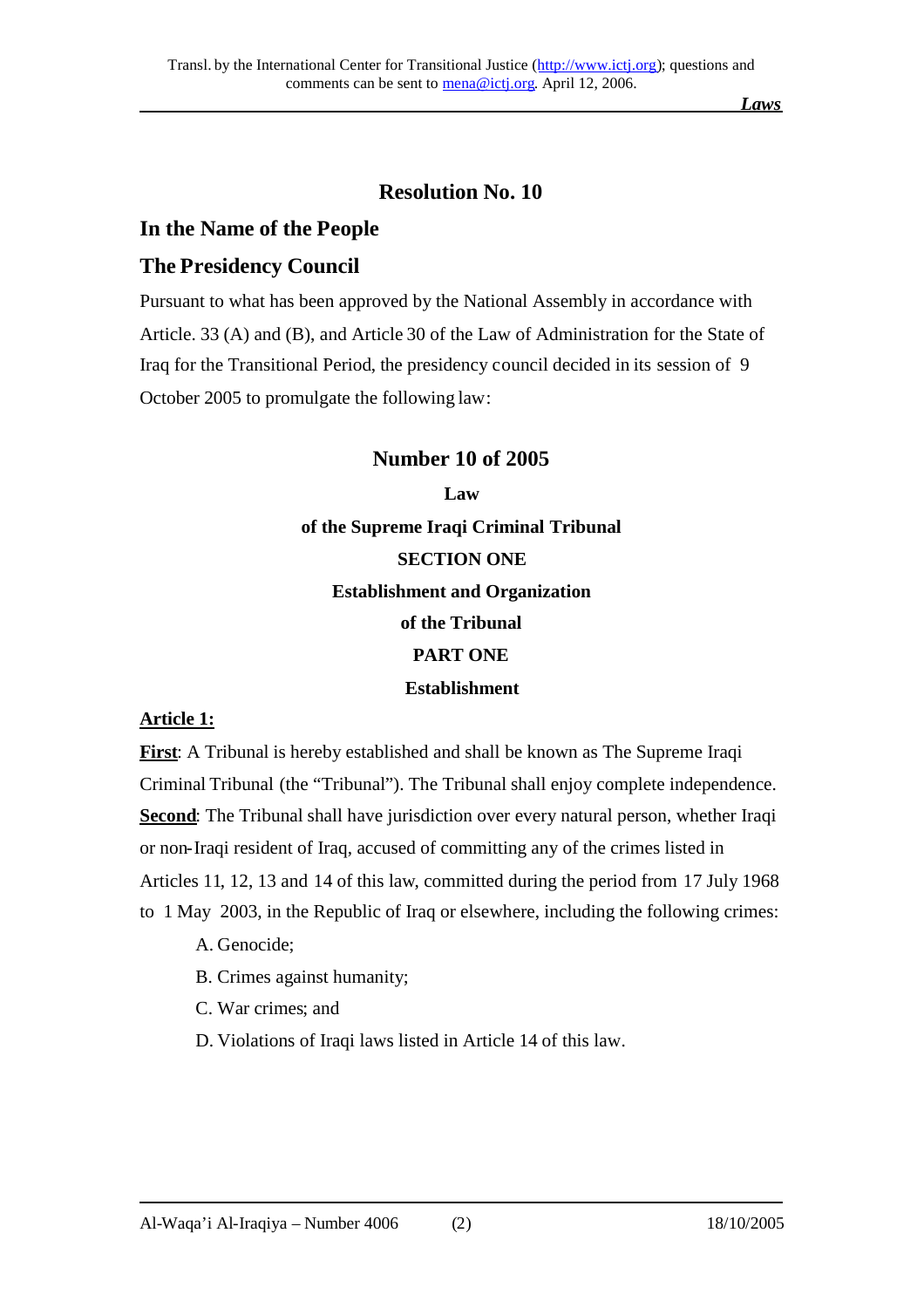## **Article 2:**

The Tribunal shall have its seat in the city of Baghdad. It may hold its sessions in any governorate, pursuant to a decree by the Council of Ministers upon the recommendation of the President of the Tribunal.

## **PART TWO**

#### **Organizational Structure of the Tribunal**

#### **Article 3:**

The Tribunal shall consist of:

#### **First:**

A. An Appeals Chamber with the power to review the rulings and decisions of the Trial Chambers or Investigative Judges

B. One or more Trial Chambers.

C. Investigative judges.

**Second:** Prosecutions Department

**Third:** An administration providing administrative and financial services to the Tribunal and the Public Prosecution.

#### **Fourth:**

**A.** The Appeals Chamber shall consist of nine judges who shall elect one of its members as a President. The President of the Appeals Chamber shall be the senior President of the Tribunal and shall supervise its administrative and financial affairs.

**B.** The Trial Chamber shall consist of five judges, who shall elect one of them as a President to supervise their work.

**Fifth:** The Council of Ministers may, if necessary, and on the basis of a proposal by the President of the Tribunal, appoint non-Iraqi judges who have experience in the crimes stipulated in this Law, and who shall be persons of high moral character, honesty and integrity, in the event that one of the parties is a State. These judges shall be appointed with the assistance of the international community, including the United Nations.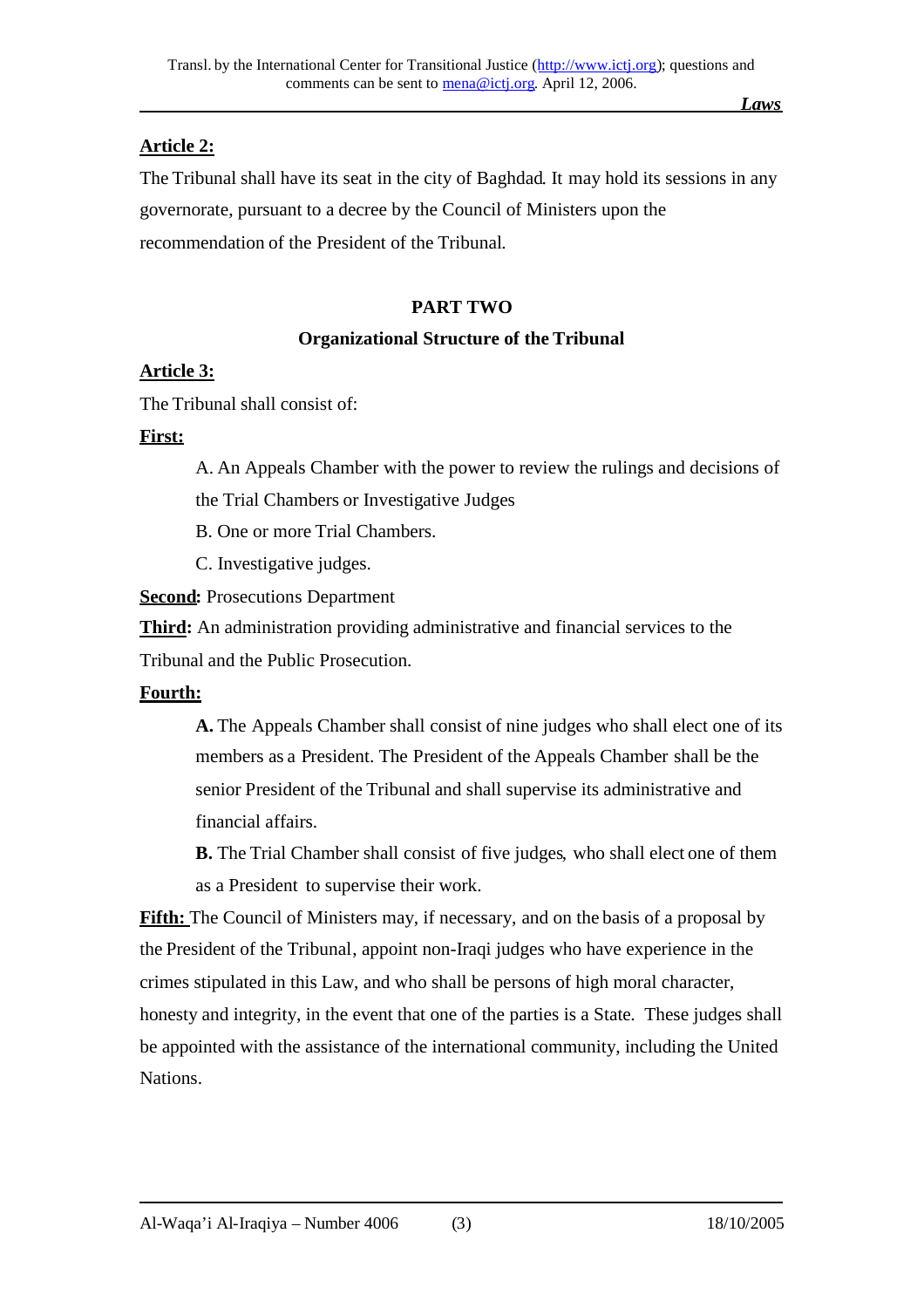#### **PART THREE**

# **Selection of Judges and Prosecutors and Termination of Service Article 4:**

**First:** Judges and prosecutors shall be persons of high moral character, honesty and integrity, and shall have experience in the field of criminal law and meet conditions for appointment stipulated in the Judicial Organization Law 160 of 1979 and the Public Prosecution Law 159 of 1979

**Second**: As an exception to the provisions of paragraph First of this Article, candidates for the positions of judges at the Appeals Chamber and the Trial Chambers, and for investigative judges and prosecutors shall be serving judges and prosecutors. Retired judges and prosecutors can be nominated regardless of age, as can Iraqi lawyers who possess a high level of, efficiency and experience, and absolute competence in accordance with the Legal Profession Law. 173 of 1965, and service of a judicial or legal nature or in the field of legal practice of no less than 15 years. **Third**:

A. The Supreme Judicial council shall nominate all judges and prosecutors to the Tribunal. Following approval by the Council of Ministers, a decision for their appointmentshall be issued by the Presidency Council. The appointments shall be of the first category, as an exception to the provisions of the Judicial Organization Law and the Public Prosecution Law. Their salaries and remunerations shall be specified through instructions issued by the Council of Ministers.

**B.** The judges, prosecutors and employees appointed in accordance with the law prior to this legislation shall be deemed legally approved as of the date of their appointment according to the provisions of Article (4)(Third)(A) taking into account the provisions of Article (33) of this law.

**Fourth:** The Presidency Council, upon a recommendation from the Council of Ministers, may transfer judges and prosecutors from the Tribunal to the Supreme Judicial Council for any reason.

**Fifth:** The services of a judge or prosecutor covered by the provisions of this law shall be terminated for one of the following reasons: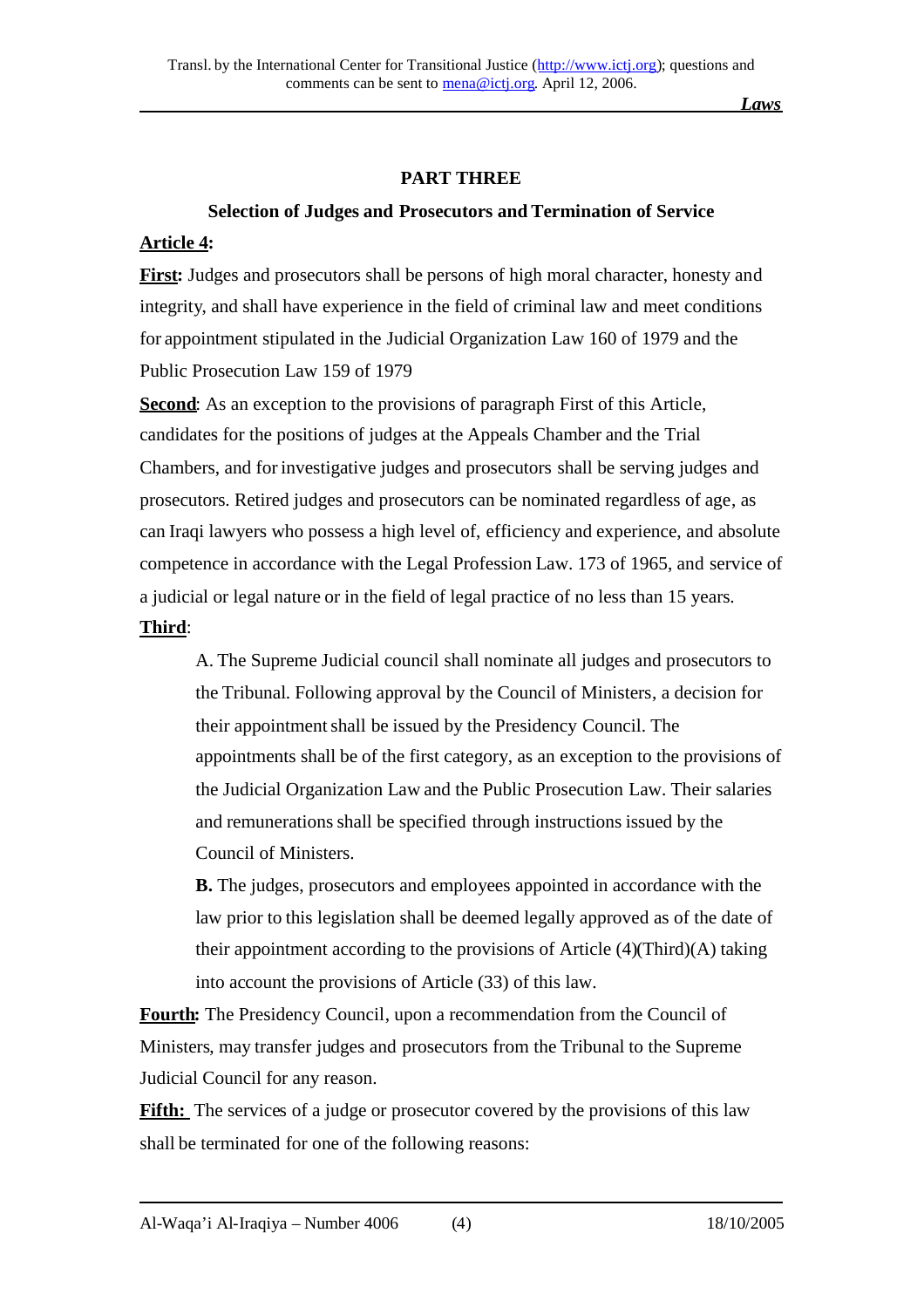- 1. If he is convicted of a non-political felony.
- 2. If he presents false information.
- 3. If he failsto fulfill his duties without good reason.

#### **Article 6:**

First: A committee comprised of five members elected from among the Tribunal's judges and prosecutors shall be established under the supervision of the Tribunal's Appeals Chamber, and they shall select a president of the committee, which shall be called "Judges and Public Prosecutors Affairs Committee". The committee shall operate for one year and shall have the powers stipulated in the Judicial Organization Law and the Public Prosecution Law. It shall review matters relating to disciplinary measures and conditions of service pertaining to judges and prosecutors. Its decisions can be appealed before the full chamber of the Federal Appeal Court where they involve the termination of the services of a judge or prosecutor. **Second:** The Committee shall, if the appeal before the full chamber of the Federal Appeal Court is rejected, submit a recommendation to the Council of Ministers for the issuance of an order by the Presidency Council to terminate the services of the judge or prosecutor, including the President of the Tribunal if any of the conditions in Article 6 of this Article (sic) is met.

**Third:** Upon completion of the work of the Tribunal, the judges and prosecutors shall be transferred to the Supreme Judiciary Council to work in the federal courts. Those who have reached retirement age shall be pensioned off in accordance with the provisions of the law.

#### **PART FOUR**

#### **The Presidency of the Tribunal**

#### **Article 7:**

**First:** The president of the Tribunal shall:

- A. Preside over the hearings of the Appeals Chamber.
- B. Assign permanent and reserve judges to the Trial Chambers.
- C. Assign a judge to a Trial Chamber in case of absence.
- D. Ensure the completion of the administrative work of the Tribunal.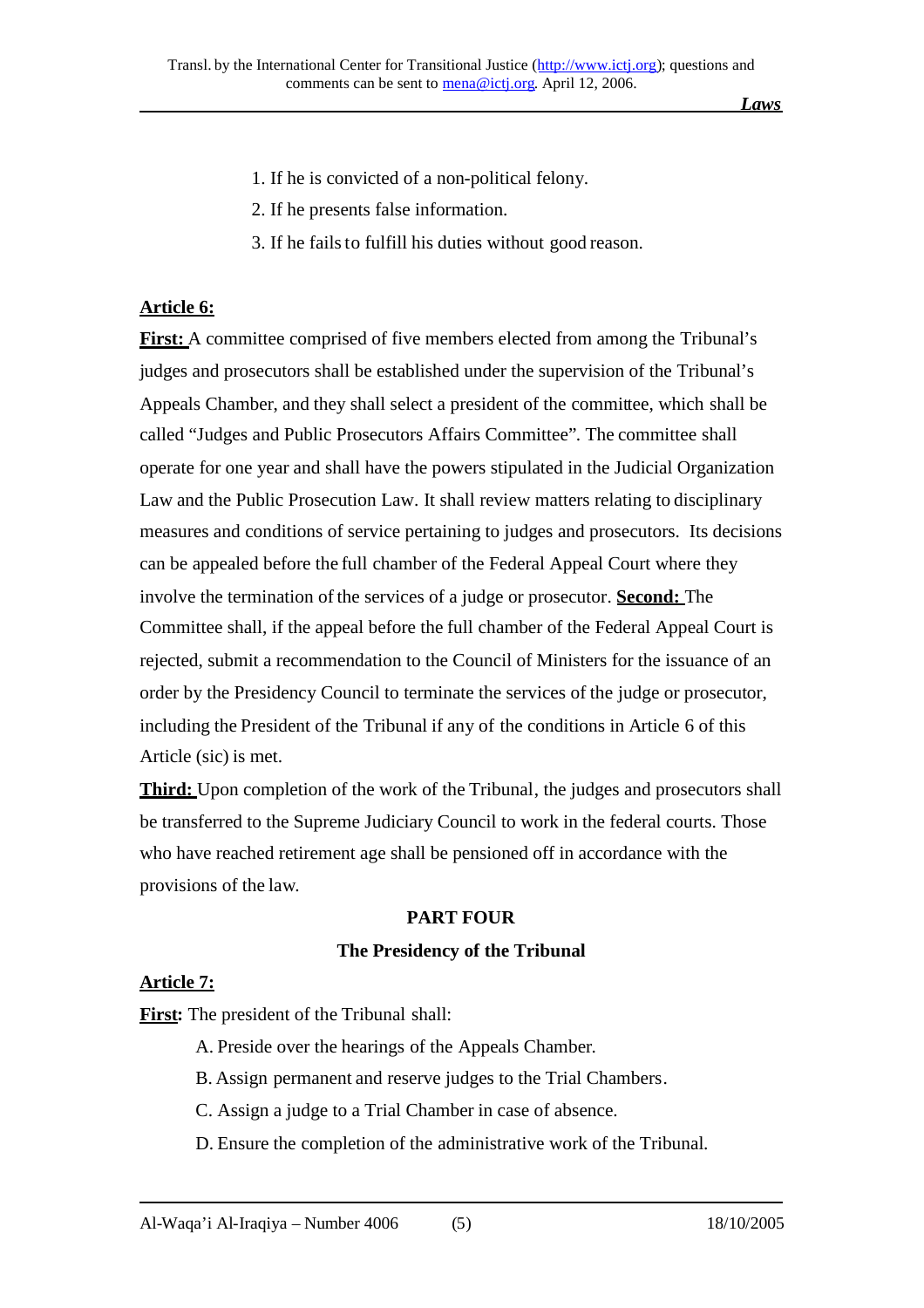E. Appoint the Tribunal's Administrative Director, Security Director, Public Relations Director and Archives and Documentation Director and terminate their services in accordance with the law.

F. Name an official spokesperson for the Tribunal from among the judges or prosecutors.

**Second:** The President of the Tribunal may appoint non-Iraqi experts to work in the Trial Chambers and the Appeals Chamber to provide assistance in the field of international law and similar areas, whether international or otherwise. The appointment of these experts shall be undertaken with the assistance of the international community, including the United Nations.

**Third**: Non-Iraqi experts provided for in paragraph Second of this Article shall be persons of high moral character, honesty and integrity. The non-Iraqi expert shall preferably be a person who has previously worked in the judiciary or public prosecution in his country or in international war crimes tribunals.

#### **PART FIVE**

#### **Investigative Judges**

#### **Article 8:**

**First:** A Sufficient number of Investigative Judges shall be appointed.

**Second:** The Tribunal's Investigative Judges shall be responsible for investigating those accused of committing crimes stipulated in Article 1(Second) of this law.

**Third**: The Investigative Judges shall elect a Chief Investigative Judge and a Deputy from amongst them.

**Fourth**: The Chief Investigative Judge shall assign cases under investigation to individual Investigative Judges.

**Fifth:** Each of the Investigative Judges' Offices shall be composed of an Investigative Judge and such other qualified staff necessary as may be required for the work of the Investigative Judge.

**Sixth:** An Investigative Judge may gather prosecution evidence from whatever source he deems appropriate and to communicate directly with all relevant parties.

**Seventh:** The Investigative Judge shall act with complete independence as a separate organ of the Tribunal. He shall not be subject to or respond to requests or instructions from any governmental body or any other party.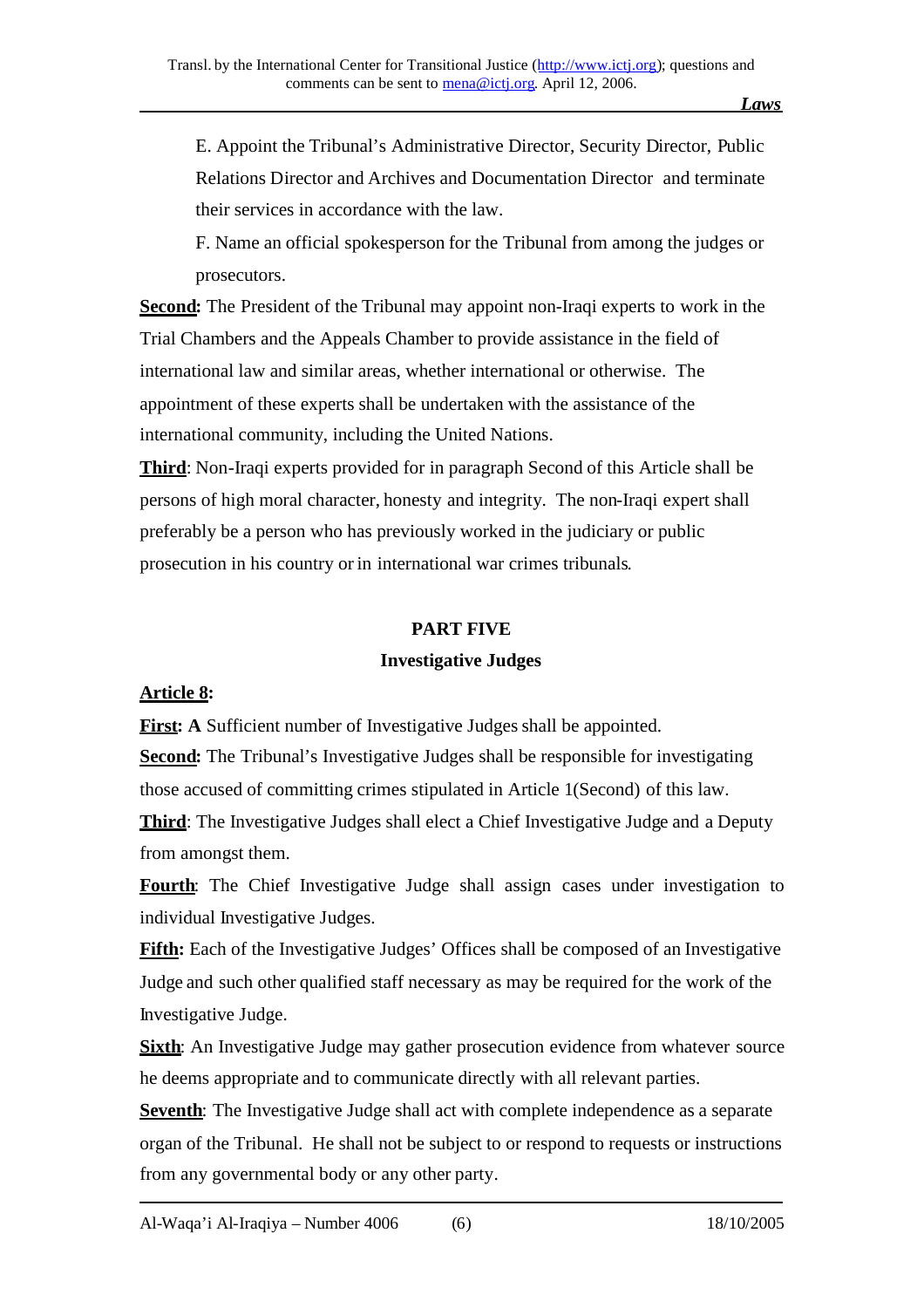**Eight:** The decisions of the Investigative Judge can be challenged by appeal to the Appeals Chamber within fifteen days of the notification or deemed notification of the decision in accordance with the law.

**Ninth**: The Investigative Judge, after consultation with the President of the Tribunal, may appoint non-Iraqi experts to provide judicial assistance to the Investigative Judges in the investigation of cases provided for in this Law, whether international or otherwise. The Chief Investigative Judge may appoint these experts with the assistance of the international community, including the United Nations.

**Tenth:** The non-Iraqi experts and observers referred to in paragraph Ninth of this Article shall be persons of high moral character, honesty and integrity. The non-Iraqi expert or observer shall preferably be a person who has worked in the judiciary or public prosecution in his country or at international war crimes tribunals.

#### **PART SIX**

#### **The Public Prosecution**

#### **Article 9:**

**First:** A sufficient number of Prosecutors shall be appointed.

**Second:** The Prosecution Department shall be composed of a number of Prosecutors who shall be responsible for the prosecution of persons accused of crimes that fall within the jurisdiction of the Tribunal.

**Third**: Prosecutors shall elect a Chief Prosecutor and a Deputy from among them. **Fourth**: Each Prosecution Office shall be composed of a Prosecutor and such other qualified staff as may be required for the Prosecutor's work.

**Fifth**: Each prosecutor shall act with complete independence since he is considered as a separate entity from the Court. He shall not fall under, nor receive instructions from, any government department or from any other party. Each Prosecutor shall act with complete independence as a separate organ of the Tribunal. He shall not be subject to or respond to requests or instructions from the government or any other party.

**Sixth:** The Chief Prosecutor shall assign to Prosecutors cases requiring investigation and prosecution in court [Literally, presenting the case at the stage of trial] in accordance with the powers granted to the Prosecutors by law.

**Seventh:** The Chief Prosecutor, in consultation with the President of the Tribunal, may appoint non-Iraqi experts to provide assistance to the Prosecutors with regard to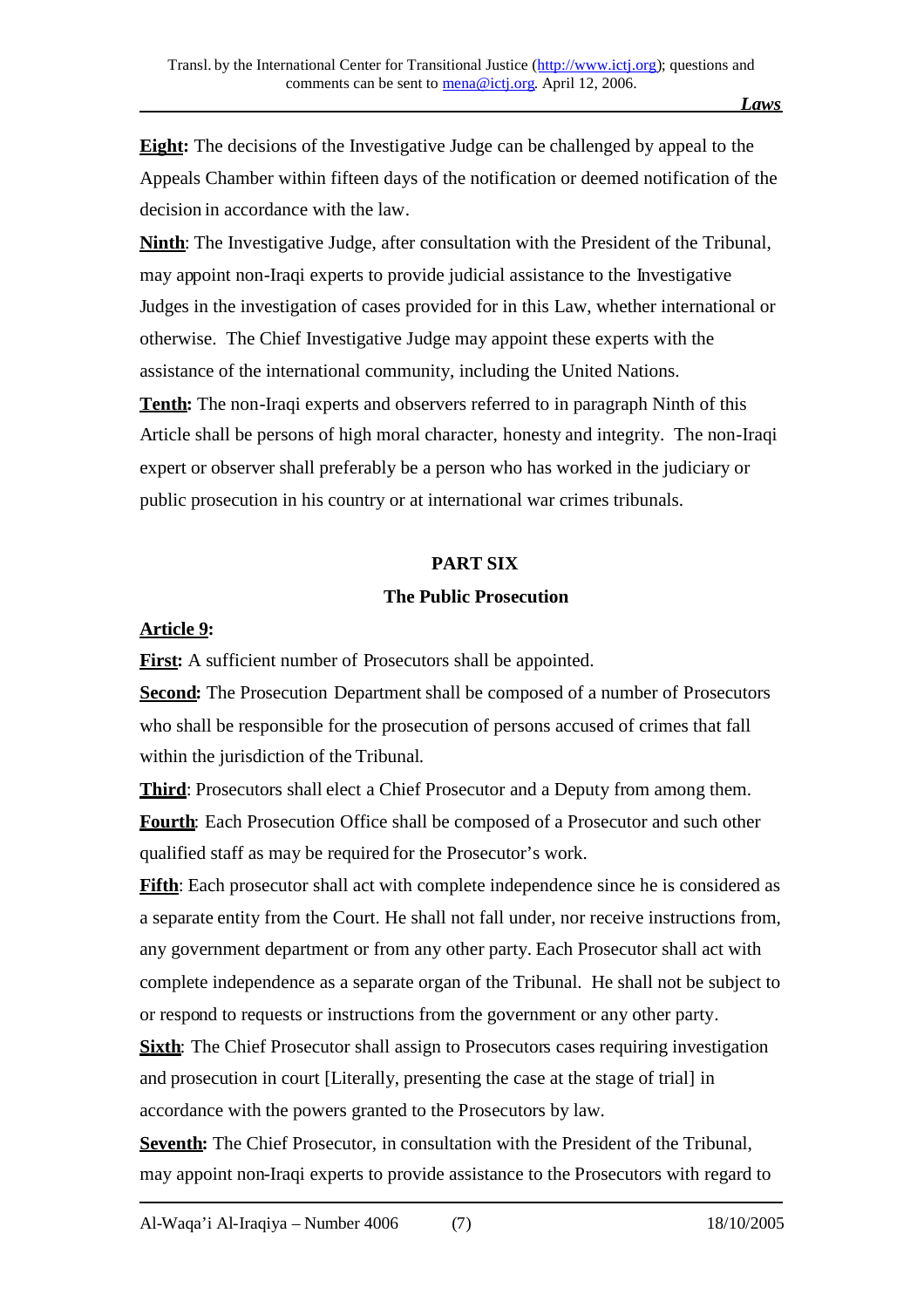the investigation and prosecution of cases provided for in this Law, whether international or otherwise. The Chief Prosecutor may appoint these experts with the assistance of the international community, including the United Nations. **Eighth**: The non-Iraqi experts referred to in paragraph Seventh of this Article shall be persons of high moral character, honesty and integrity. The non-Iraqi expert shall preferably be a person who has acted in a prosecutorial capacity in his country or at international war crimes tribunals.

#### **PART SEVEN**

#### **The Administration Department**

#### **Article 10:**

**First:** The Administration Department shall be managed by an officer with the title of Department Director who holds a bachelor degree in law and has judicial and administrative experience. He shall be assisted by a number of employees in managing the affairs of the department.

**Second:** The Administration Department shall be responsible for the administrative, financial and servicing affairs of the Tribunal and the Prosecutions Department.

# **SECTION TWO Court Jurisdiction**

#### **PART ONE**

#### **The Crime of Genocide**

# **Article 11:**

**First:** For the purposes of this Law and in accordance with the Convention on the Prevention and Punishment of the Crime of Genocide, dated 9 December 1948, as ratified by Iraq on 20 January 1959, "genocide" means any of the following acts committed with intent to destroy, in whole or in part, a national, ethnic, racial or religious group as such:

A. Killing members of the group;

B. Causing serious bodily or mental harm to members of the group;

C. Deliberately inflicting on the group living conditions calculated to bring about its physical destruction in whole or in part;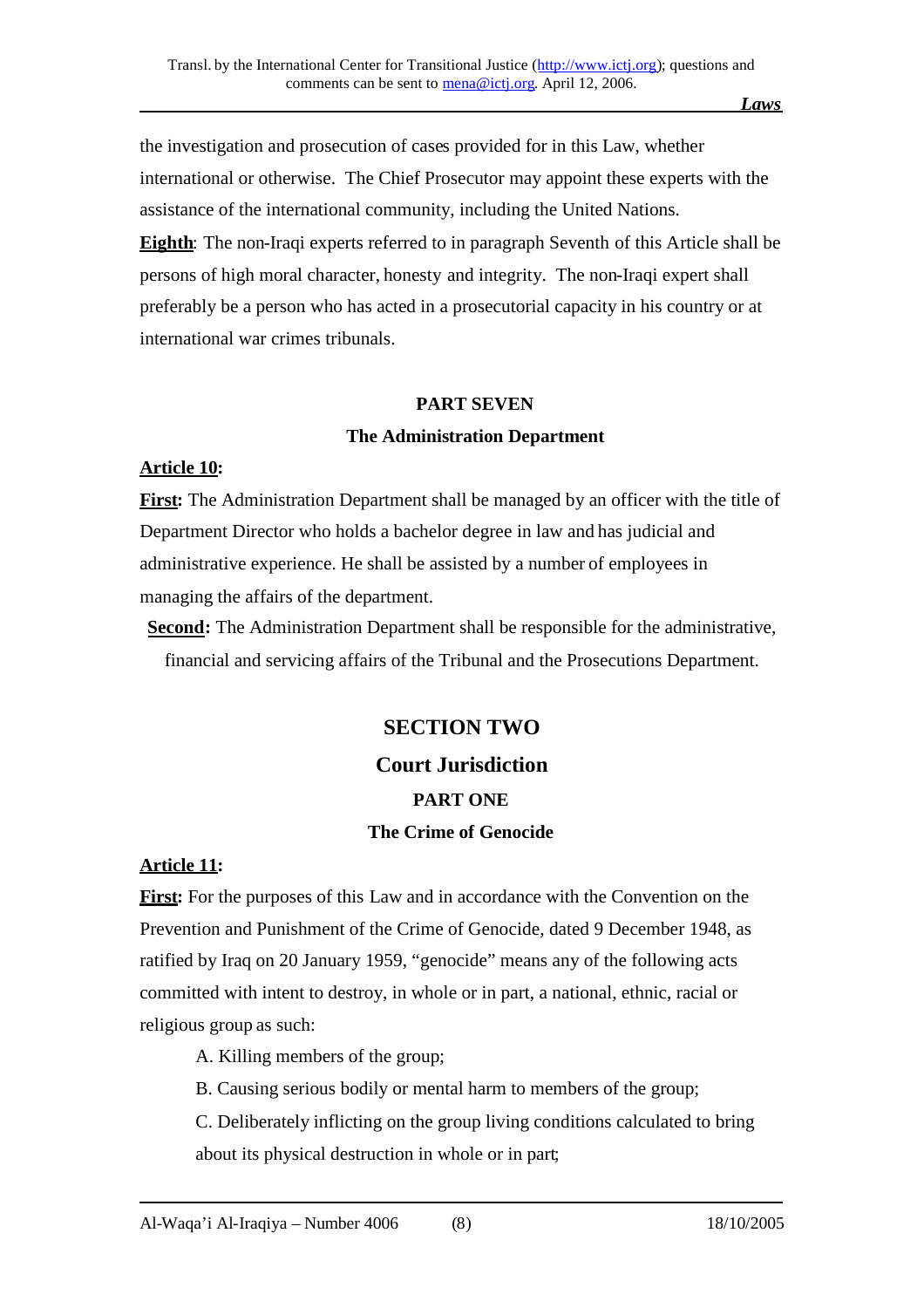D. Imposing measures intended to prevent births within the group.

E. Forcibly transferring children of the group to another group.

**Second:** The following acts shall be punishable

- A. Genocide.
- B. Conspiracy to commit genocide.
- C. Direct and public incitement to commit genocide.
- D. Attempt to commit genocide.
- E. Complicity in genocide.

#### **PART TWO**

#### **Crimes Against Humanity**

#### **Article 12**

**First**: For the purposes of this Law, "crimes against humanity" means any of the following acts when committed as part of a widespread or systematic attack directed against any civilian population, with knowledge of the attack:

- A. Willful killing;
- B. Extermination;
- C. Enslavement;

D. Deportation or forcible transfer of population;

E. Imprisonment or other severe deprivation of physical liberty in violation of fundamental norms of international law;

F. Torture;

G. Rape, sexualslavery, enforced prostitution, forced pregnancy, or any other form of sexual violence of comparable gravity;

H. Persecution against any specific party or population on political, racial, national, ethnic, cultural, religious, gender or other grounds that are impermissible under international law, in connection with any act referred to

as a form of sexual violence of comparable gravity;

I. Enforced disappearance of persons; and

J. Other inhumane acts of a similar character intentionally causing great suffering, or serious injury to the body or to the mental or physical health.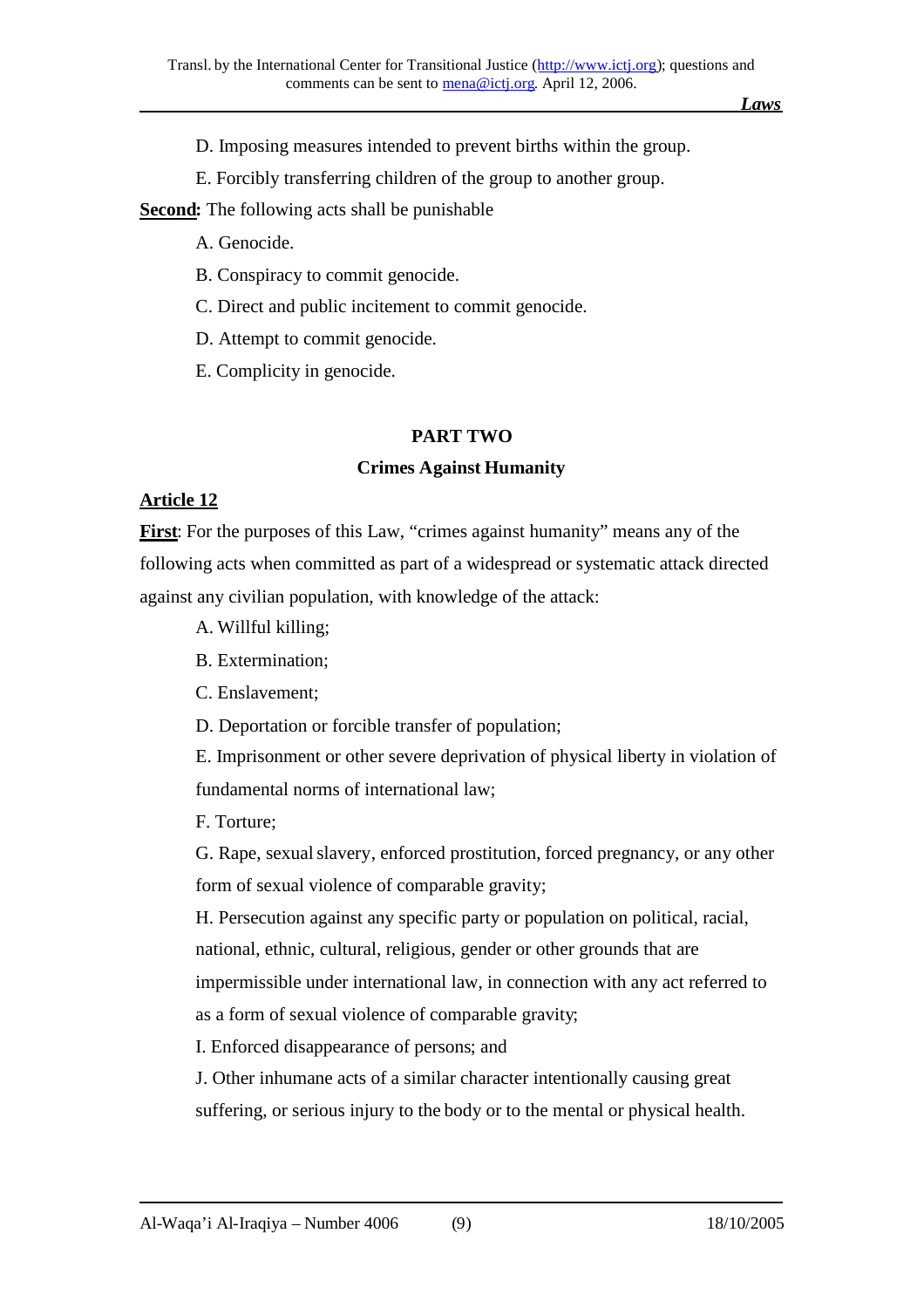**Second:** For the purposes of implementing the provisions of paragraph First of this Article:

A. "Attack directed against any civilian population" means a course of conduct involving the multiple panel of acts referred to in paragraph First of this Article against any civilian population, pursuant to or in furtherance of a state or organizational policy to commit such attack;

B. "Extermination" means the intentional infliction of living conditions, such as the deprivation of access to food and medicine, with the intent to bring about the destruction of part of the population;

C. "Enslavement" means the exercise of any or all of the powers entailed by the right of ownership over a person and includes the exercise of such power in the course of trafficking in persons, particularly women and children;

D. "Deportation or forcible transfer of population" means forced displacement of the persons concerned by expulsion or other coercive acts from the area in which they are lawfully present, without grounds permitted under international law;

E. "Torture" means the intentional infliction of severe pain or suffering, whether physical or mental, upon a person in the custody or under the control of the accused; except that torture shall not include pain or suffering arising from, or related to legal punishments;

F. "Persecution" means the intentional and severe deprivation of fundamental rights contrary to international law by reason of the identity of the group or population; and

G. "Enforced disappearance of persons" means the arrest, detention or abduction of persons by, or with the authorization, support or acquiescence of, the State or a political organization, followed by a refusal to acknowledge that deprivation of freedom or to give information on the fate or whereabouts of those persons, with the intention of removing them from the protection of the law for a prolonged period of time.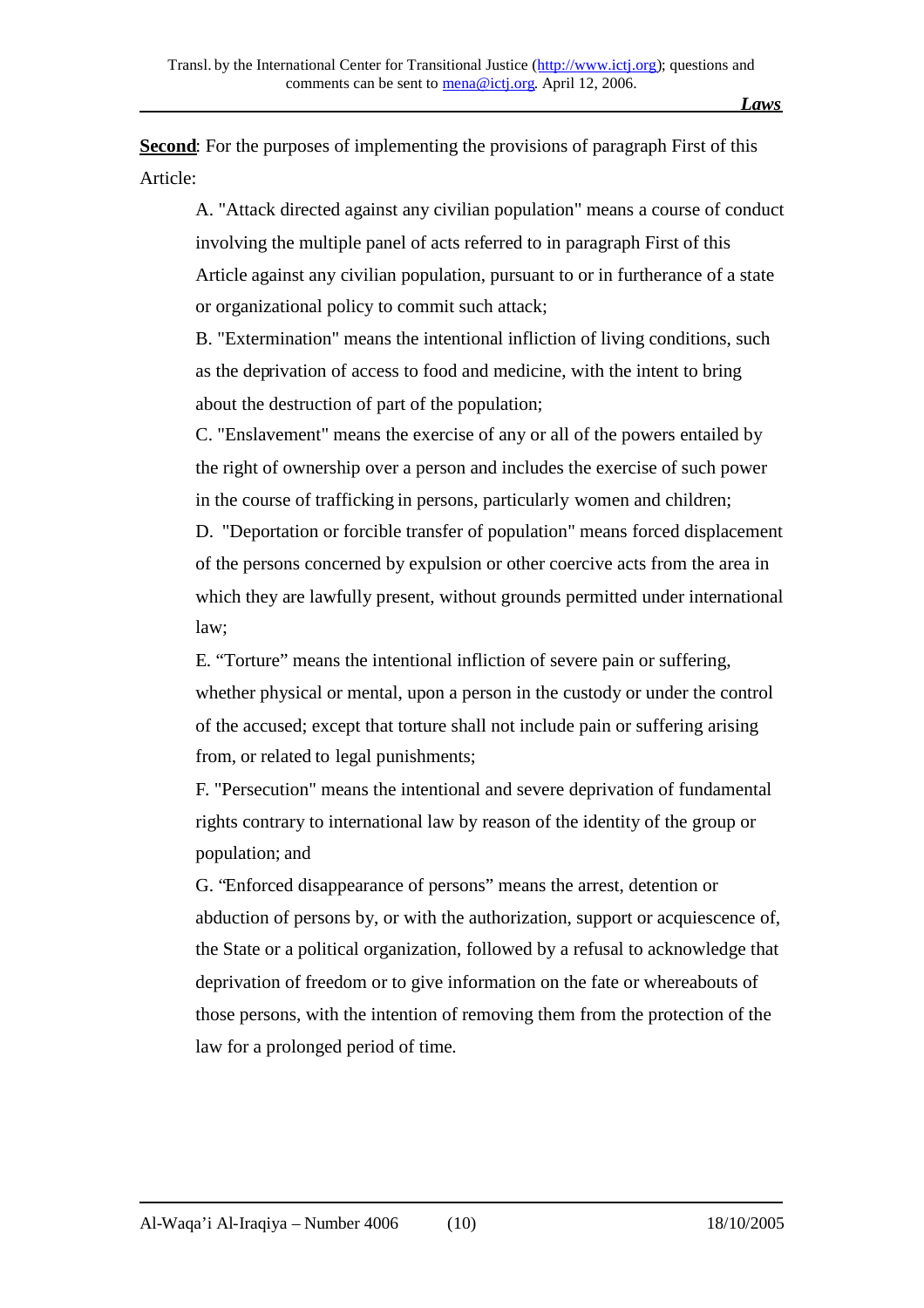# **PART THREE War Crimes**

#### **Article 13**

For the purposes of this Law, "war crimes" shall mean the following:

**First**: Grave breaches of the Geneva Conventions of 12 August 1949, namely any of the following acts against persons or property protected under the provisions of the relevant Geneva Convention:

A. Willful killing;

B. Torture or inhuman treatment, including biological experiments;

C. Willfully causing great suffering, or serious injury to body or health;

D. Extensive destruction and appropriation of property not justified by military necessity and carried out unlawfully and wantonly;

E. Compelling a prisoner of war or other protected person to serve in the forces of a hostile power;

F. Willfully denying the right of a fair regular trial to a prisoner of war or other protected person;

G. Unlawful confinement;

H. Unlawful deportation or transfer; and

I. Taking of hostages.

**Second:** Other serious violations of the laws and customs applicable in international armed conflicts, within the established framework of international law, namely any of the following acts:

A. Intentionally directing attacks against the civilian population as such or against individual civilians not taking direct part in hostilities;

B. Intentionally directing attacks against civilian objects, including objects which do not constitute military objectives;

C. Intentionally directing attacks against personnel, installations, material, units or vehicles used in humanitarian assistance or peacekeeping missions in accordance with the Charter of the United Nations, as long as such missions are entitled to the protection given to civilians or civilian objects under the international law of armed conflicts;

D. Intentionally launching an attack in the knowledge that such attack will cause incidental loss of life or injury to civilians or civilian damage which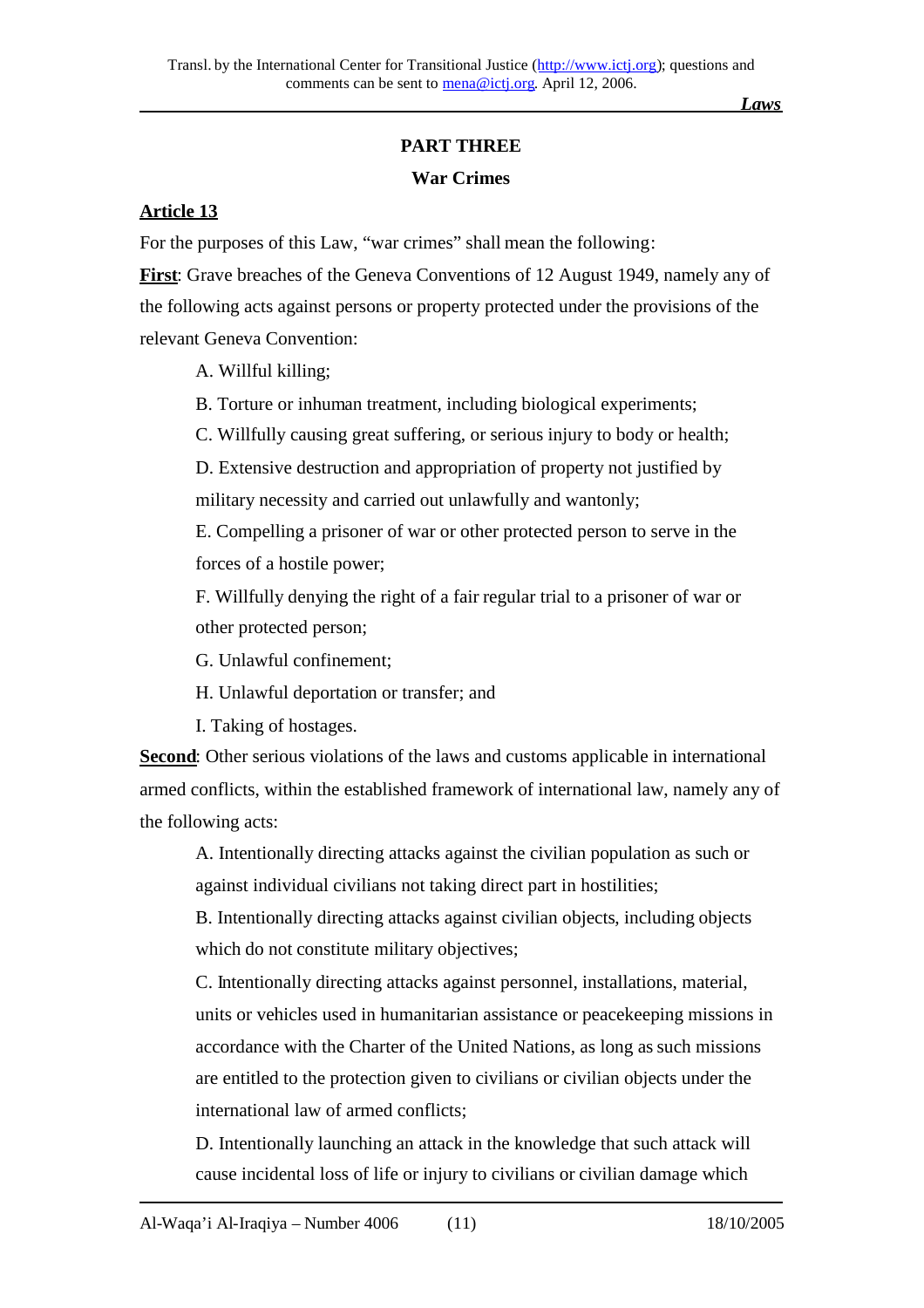would be clearly excessive in relation to the concrete and direct overall military advantages anticipated;

E. Intentionally launching an attack in the knowledge that such attack will cause widespread, long-term and severe damage to the natural environment, which would be clearly excessive in relation to the concrete and direct overall military advantage anticipated;

F. Attacking or bombarding, by whatever means, towns, villages, dwellings or buildings which are undefended and which are not military objectives;

G. Killing or wounding a combatant who, having laid down his arms or having no longer means of defense, has clearly surrendered;

H. Making improper use of a flag of truce, or the flag, or the military insignia and uniform of the enemy or of the United Nations, as well as of the distinctive emblems of the Geneva Conventions, resulting in death or serious personal injury;

I. The transfer, directly or indirectly, by the Government of Iraq or any of its agencies (including, for clarification, any of the agencies of the Arab Ba'ath Socialist Party), of parts of its own civilian population into any territory it occupies, or the deportation or transfer of all or parts of the population of the occupied territory within or outside this territory;

J. Intentionally directing attacks against buildings which do not constitute military objectives, and are dedicated to religious, educational, artistic, scientific or charitable purposes, or against historic monuments, hospitals and places where the sick and wounded are collected;

K. Subjecting persons of another nation to physical mutilation or to medical or scientific experiments of any kind that are neither justified by the medical, dental or hospital treatment of the person concerned nor carried out in his or her interest, and which cause death to or seriously endanger the health of such person or persons;

L. Killing or wounding treacherously individuals belonging to a hostile nation or army;

M. Declaring that no person is still alive<sup>[1](#page-11-0)</sup>;

<span id="page-11-0"></span> $1$ <sup>1</sup> This is a literal rendering of the Arabic phrase. It is a possible mistranslation of the English 'Declaring that no quarter will be given'.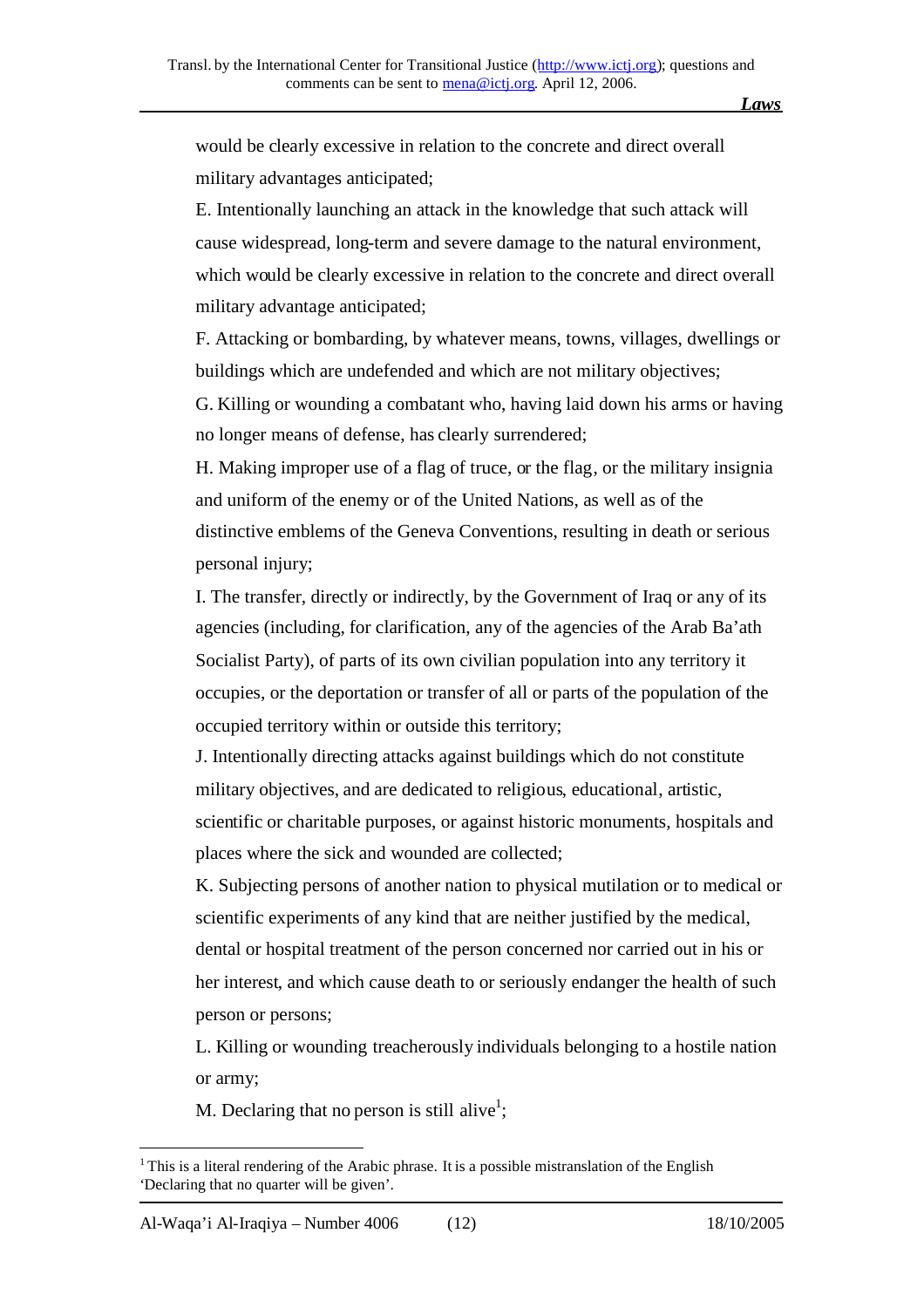N. Destroying or seizing the civilian property of an adverse party unless such destruction or seizure be imperatively required by the necessities of war; O. Declaring the abolition, suspension or prohibition of access to a court of law, with the intention of depriving the nationals of the hostile party from seeking their rights;

P. Compelling the nationals of the hostile party to take part in military operations directed against their own country, even if they were in the belligerent's service before the commencement of the war;

Q. Pillaging a town or place, even when taken by force;

R. Using poisons or poisoned weapons;

S. Using asphyxiating, poisonous or any other gases, as well as any other similar liquids, materials or devices;

T. Using bullets, which expand or flatten easily in the human body, such as bullets with a hard envelope, which does not entirely cover the core or is pierced

U. Committing outrages upon personal dignity, in particular humiliating and degrading treatment;

V. Committing rape, sexual slavery, enforced prostitution, forced pregnancy, or any other form of sexual violence of comparable gravity;

W. Utilizing the presence of civilians or other protected persons to render certain points, areas or military forces immune from military operations;

X. Intentionally directing attacks against buildings, material and medical units, means of transport, and personnel using the distinctive emblems of the Geneva Conventions in conformity with international law;

Y. Intentionally using starvation of civilians as a method of warfare by depriving them of material indispensable to their survival, including willfully impeding relief supplies as provided for under international law; and

Z. Conscripting or enlisting children under the age of fifteen years into the national armed forces or using them to participate actively in hostilities.

**Third**: In the case of an armed conflict, any of the following acts committed against persons taking no active part in the hostilities, including members of armed forces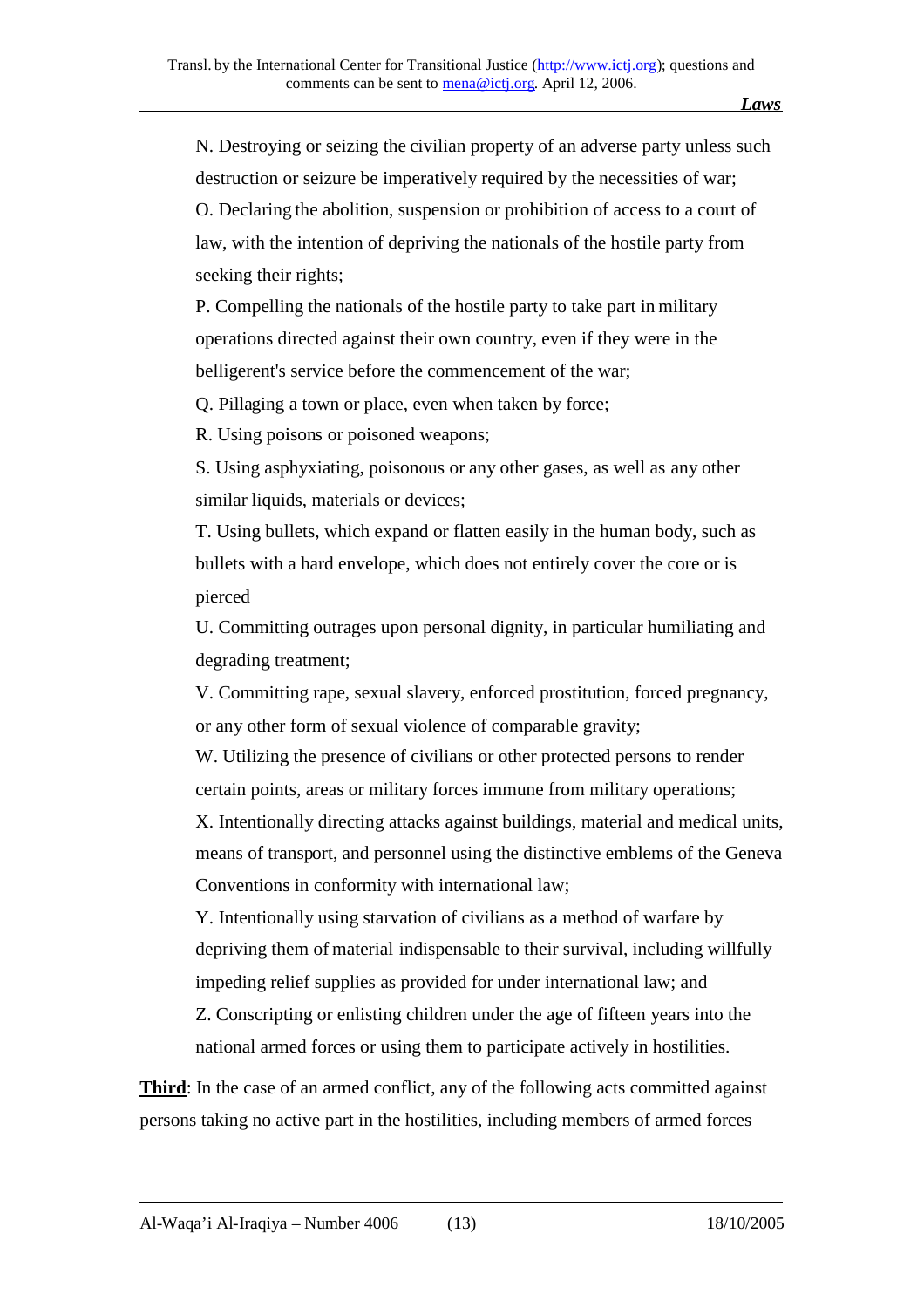who have laid down their arms and those placed *hors de combat* by sickness, injury, detention or any other cause:

A. Use of violence against life and persons, in particular killing of all kinds, mutilation, cruel treatment and torture;

B. Committing outrages upon personal dignity, in particular humiliating and degrading treatment;

C. Taking of hostages; and

D. The passing of sentences and the carrying out of executions without previous judgment pronounced by a regularly constituted court, affording all recognized and indispensable judicial guarantees.

**Fourth**: Other serious violations of the laws and customs of war applicable in armed conflict not of an international character. [sic] within the established framework of international law, specifically any of the following acts:

A. Intentionally directing attacks against the civilian population as such or against civilian individuals not taking direct part in hostilities;

B. Intentionally directing attacks against buildings, materials, medical transportation units and means, and personnel using the distinctive emblems of the Geneva Conventions in conformity with international law;

C. Intentionally directing attacks against personnel, installations, materials, units, or vehicles used in humanitarian assistance or peacekeeping missions in accordance with the Charter of the United Nations, as long as they are entitled to the protection given to civilians or civilian targets under the international law of armed conflict;

D. Intentionally directing attacks against buildings dedicated to religious, educational, artistic, scientific or charitable purposes, or against historic monuments, hospitals and places where the sick and wounded are collected, provided they are not military objectives;

E. Pillaging any town or place, even when taken over by force;

F. Committing rape, sexual slavery, enforced prostitution, forced pregnancy, or any other form of sexual violence of comparable gravity;

G. Conscripting or listing children under the age of fifteen years into armed forces or groups or using them to participate actively in hostilities;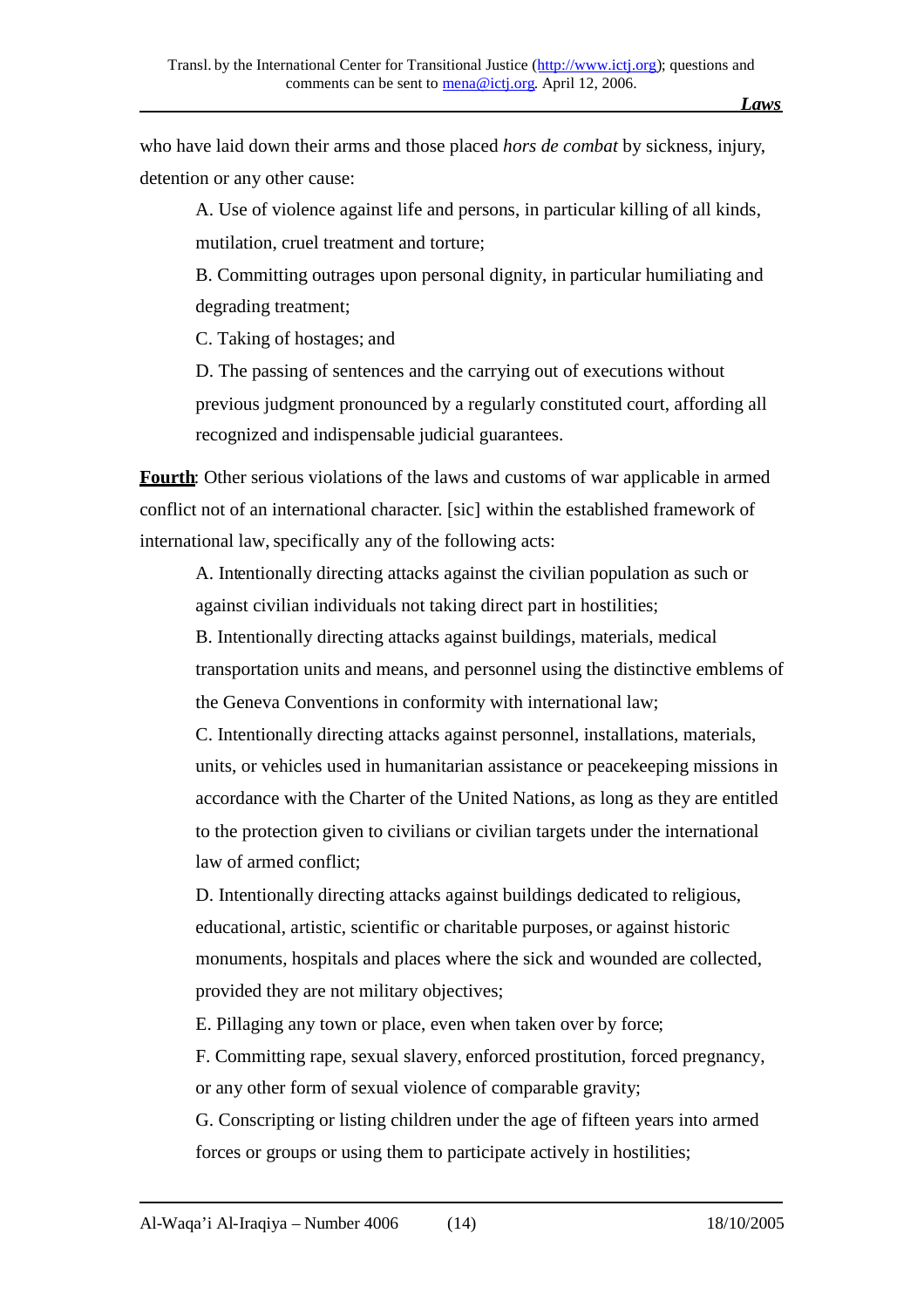H. Ordering the displacement of the civilian population for reasons related to the conflict, unless the security of the civilians involved or imperative military reasons so demand;

I. Killing or wounding treacherously a combatant adversary;

J. Declaring that no person is still alive;

K. Subjecting persons who are under the power of the other party in the conflict to physical mutilation or to medical or scientific experiments of any kind that are neither justified by the medical, dental or hospital treatment of the person concerned nor carried out in his or her interest, causing death to such person or persons, or seriously endangering their health; and

L. Destroying or seizing the property of an adversary, unless such destruction or seizure is imperatively demanded by the necessities of the conflict.

## **PART FOUR**

#### **Violations of Iraqi Laws**

#### **Article 14**

The Tribunal shall have the power to prosecute persons who have committed the following crimes:

**First**: Interference in the affairs of the judiciary or attempting to influence its functioning.

**Second**: The wastage and squandering of national resources, pursuant to Article 2(g) of the Punishment of Conspirators against Public Safety and Corrupters of the System of Governance Law 7 of 1958.

**Third**: The abuse of position and the pursuit of policies that have almost led<sup>[2](#page-14-0)</sup> to the threat of war or the use of the Iraqi armed forces against an Arab country, in accordance with Article 1 of Law 7 of 1958.

**Fourth:** If the Tribunal finds that the special element of any of the crimes stipulated in Articles 11, 12 and 13 of this Law is missing, and establishes that the act involved constitutes a crime punishable under the Penal Code or any other penal law at the time of its commission, the Tribunal shall be competent to hear the case

<span id="page-14-0"></span><sup>&</sup>lt;sup>2</sup> The intended meaning here is 'may lead to...'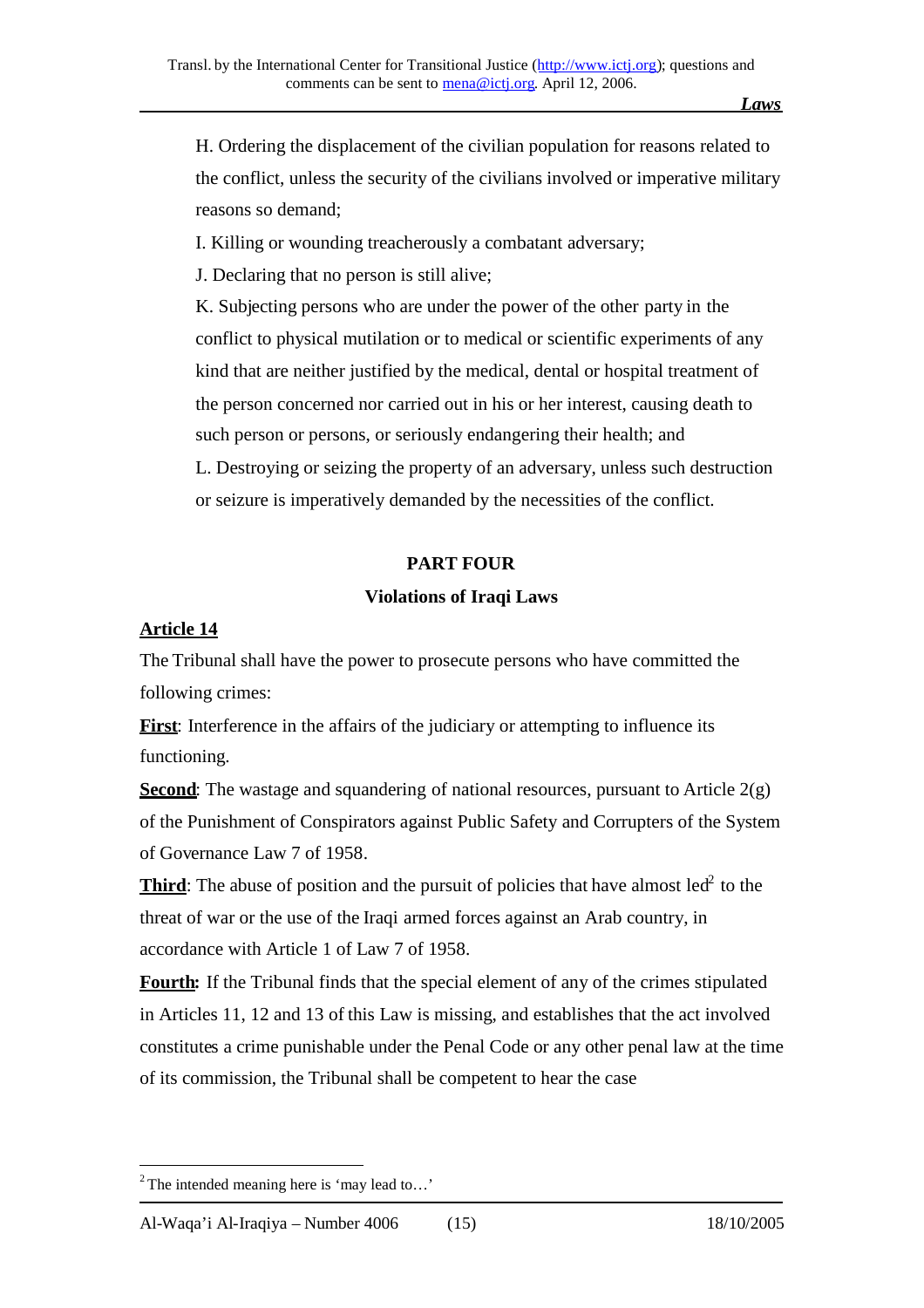# **SECTION THREE**

#### **Individual Criminal Responsibility**

#### **Article 15**

**First**: A person who commits a crime within the jurisdiction of this Tribunal shall be individually responsible and liable for punishment in accordance with this Law. **Second**: In accordance with this Law, and the provisions of the Penal Code, a person shall be criminally responsible if he [or she]:

A. Commits such a crime, whether as an individual, jointly with another or through another person, regardless of whether that [other] person is criminally responsible;

B. Orders, solicits or induces the commission of such a crime, which has occurred or has been attempted;

C. For the purpose of facilitating the commission of such a crime, aids, abets or by any other means assists in its commission or its attempted commission, including providing the means for its commission;

D. Contributing by any other means, together with a group of persons with a common criminal intent, to the commission or attempted commission of such a crime provided such contribution is intentional and is either:

1. Made with the aim of furthering the criminal activity or criminal purpose of the group, where such activity or purpose involves the commission of a crime within the jurisdiction of the Tribunal;

2. Made with the knowledge of the intention of the group to commit the crime;

E. In respect of the crime of genocide, directly and publicly incites others to commit this crime;

F. Attempts to commit such a crime by taking action with the intention of committing it, but the crime does not occur because of circumstances independent of the person's intentions. However, a person who takes an action that precludes the commission or completion of the crime shall not be liable for punishment, nor will he be liable for punishment under this Law if he completely and voluntarily abandons his criminal purpose.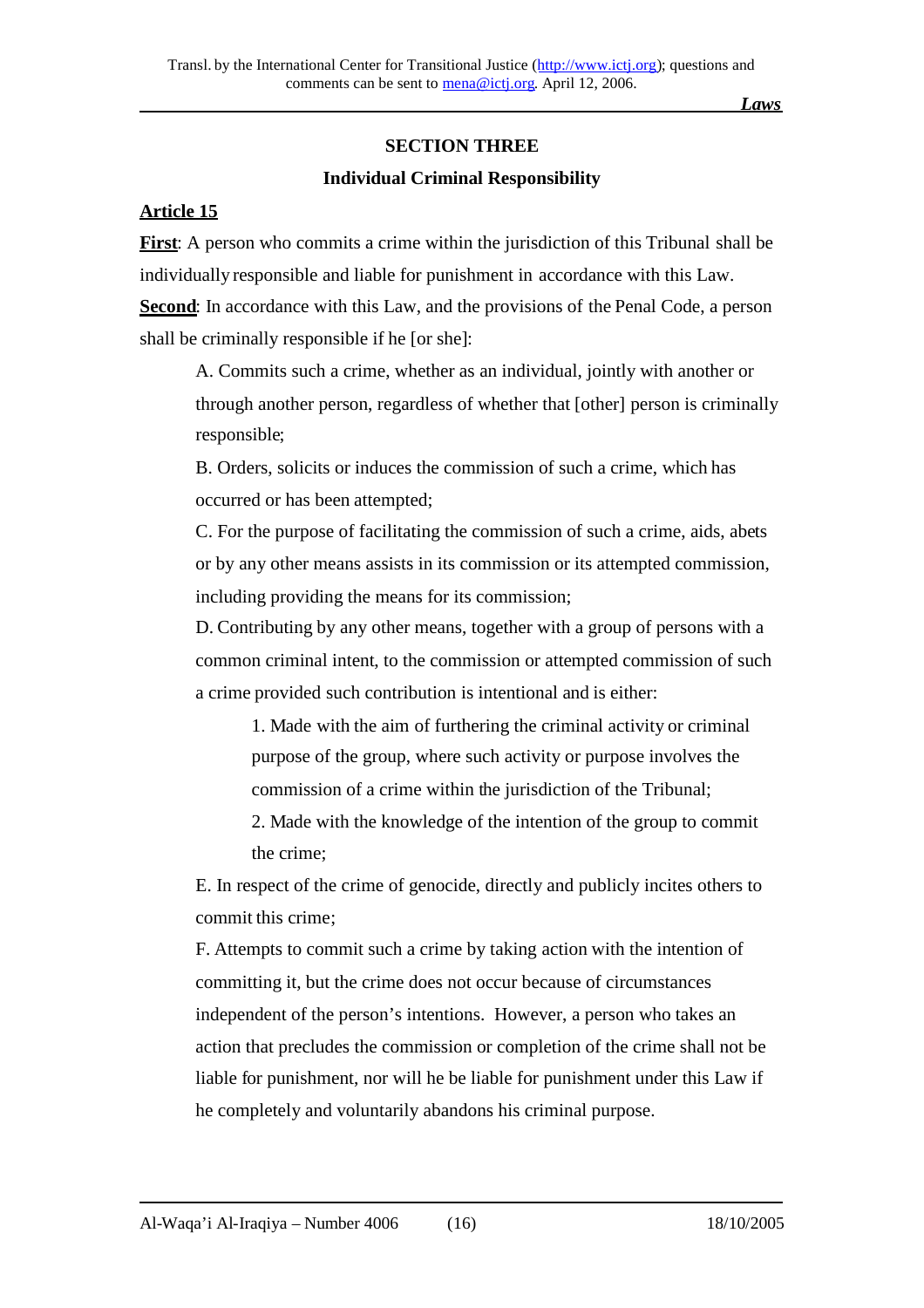**Third**: The official position of any accused person, whether as president of the State, chairman or member of the Revolution Command Council, prime minister or member of the cabinet, or a member of the leadership of the Ba'ath Party, shall not relieve such person of criminal responsibility nor mitigate punishment. No person is entitled to any immunity with respect to any of the crimes stipulated in Articles 11, 12, 13 and 14 of this Law.

**Fourth**: A superior is not relieved of the criminal responsibility for crimes committed by his subordinates, if he knew or had reason to know that the subordinate had committed, or was about to commit such acts, and the superior failed to take the necessary and reasonable measures to prevent such acts or to refer the matter to the competent authorities for investigation and prosecution.

**Fifth**: The fact that an accused person acted pursuant to an order of the Government or of his superior shall not relieve him of criminal responsibility, but may be considered in mitigation of punishment if the Tribunal determines that justice so requires.

**Sixth:** Amnesty decrees issued prior to this Law coming into force do not apply to persons accused of committing any of the crimes stipulated in it.

#### **SECTION FOUR**

#### **Rules of Procedure and Evidence**

#### **Article 16**

The Tribunal shall follow the rules of procedure provided for in the Criminal Procedure Law 23 of 1971 and the Rules of Procedures and Evidence appended to this Law, of which it shall be considered an integral part.

# **SECTION FIVE General Principles of Criminal Law**

#### **Article 17**

**First:** In the absence of provisions in this Law and the rules made thereunder, the general principles of criminal law contained in the following laws shall be applicable in connection with the prosecution and trial of any accused persons:

A- For the period 17/7/1968 to 14/12/1969, the Baghdadi Penal Code of 1919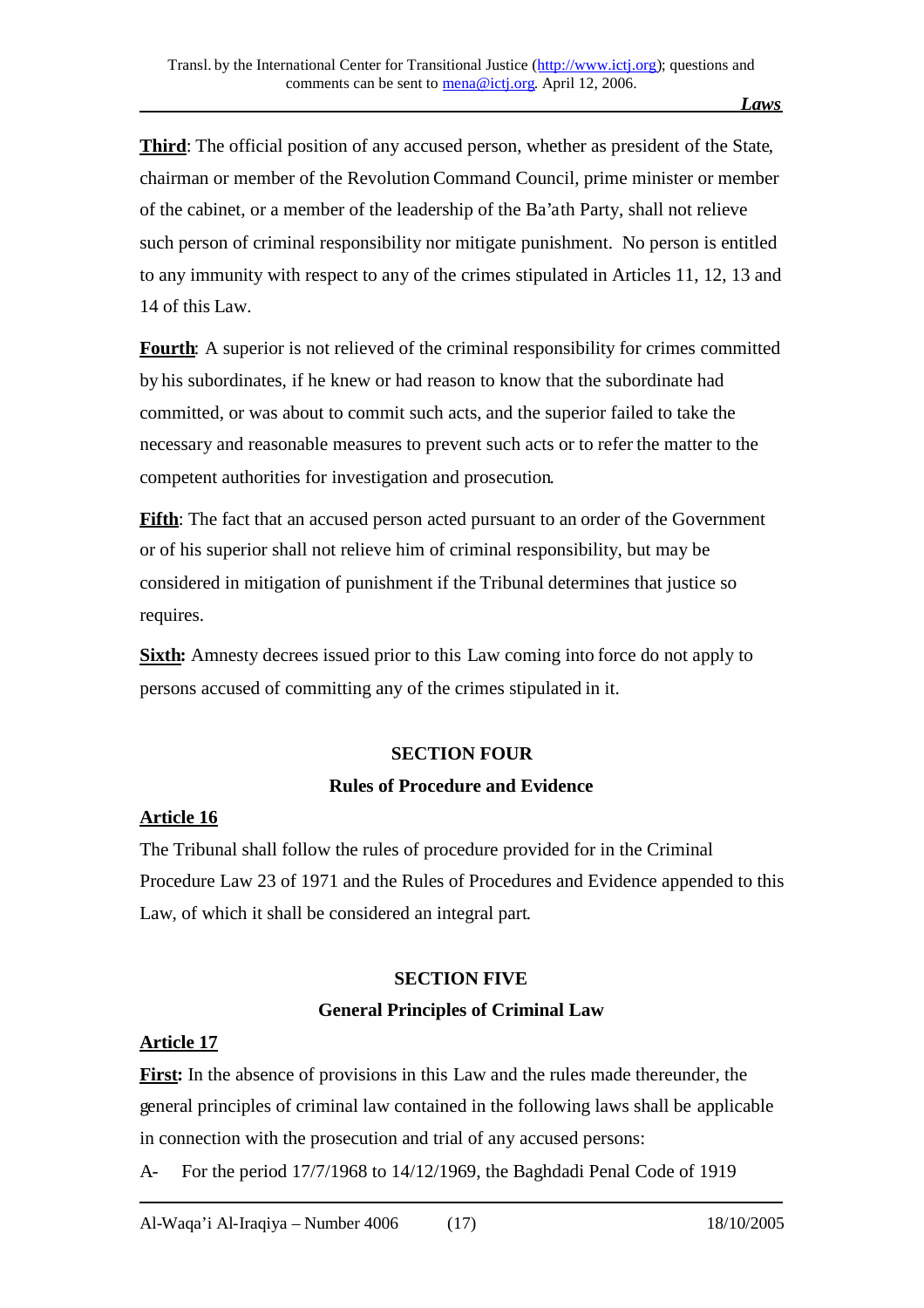- B- For the period 15/12/1969 to 1/5/2003, the Penal Code No. 111 of 1969, which was in force in1985 (Third Edition),
- C- The Military Penal Code No.13 of 1940, and the Code of Military Procedure No. 44 of 1941.

**Second**: In interpreting Articles 11, 12 and 13 of this Law, the Trial Chamber and Appeals Chamber may resort to the [relevant] decisions of international criminal tribunals.

**Third**: Grounds for exclusion of criminal responsibility under the Penal Code shall be implemented in a manner consistent with this Law and with international legal obligations concerning crimes within the jurisdiction of the Tribunal

**Fourth**: The crimes stipulated in Articles 11, 12, 13, and 14 of this Law shall not be subject to any statute of limitations.

#### **SECTION SIX**

#### **Investigations and Indictment**

#### **Article 18**

**First**: The Tribunal Investigative Judge shall initiate investigations on the basis of information obtained from any source, particularly from the police or any governmental or non-governmental source. The Investigative Judge shall assess the information received and decide whether there is sufficient basis to proceed **Second**: The Investigative Judge shall have the power to question suspects, victims or their relatives, and witnesses, to collect evidence and to conduct on-site investigations. In carrying out his tasks, the Investigative Judge may, as appropriate, request the assistance of the relevant governmental authorities, who shall be required to provide full cooperation with the request

**Third**: Upon a determination that a *prima facie* case exists, the Investigative Judge shall prepare an indictment containing a concise statement of the facts and the crime with which the accused is charged under the Law, and shall refer the case to the Trial Chamber.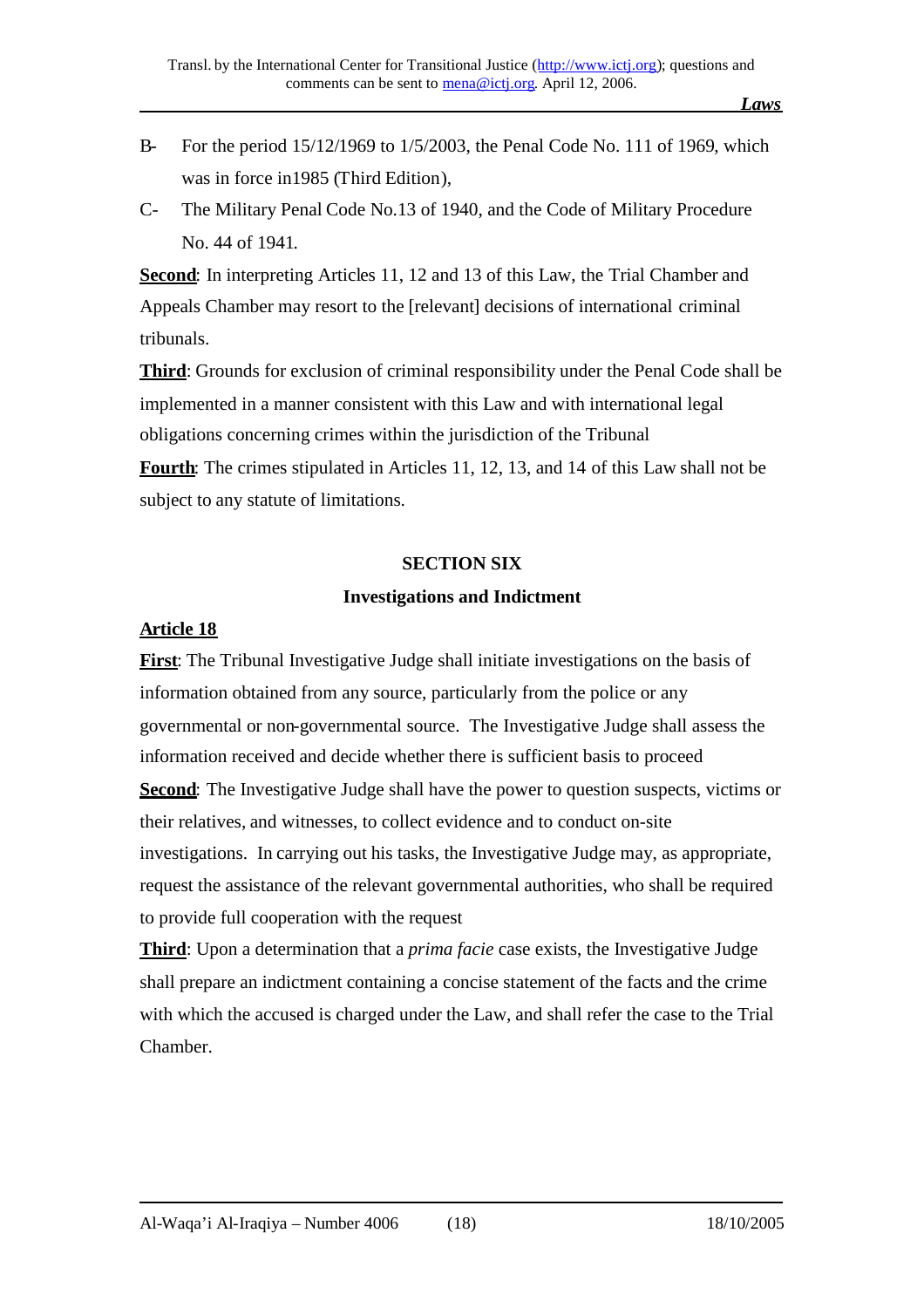# **PART ONE Rights**[3](#page-18-0) **of the Accused**

#### **Article 19**

**First**: All persons shall be equal before the Tribunal.

**Second**: The accused shall be presumed innocent until proven guilty before the Tribunal in accordance with this law.

**Third** Every accused shall be entitled to a public hearing, in accordance with the provisions of this law and the rules of procedure made hereunder.

**Fourth**: When bringing charges against the accused pursuant to this Law, the accused shall be entitled to a fair impartial trial in accordance with the following minimum guarantees:

A. To be informed promptly and in detail of the content, nature and cause of the charge against him;

B. To have adequate time and facilities for the preparation of his defense and to communicate freely with counsel of his own choosing and to meet with him in private. The accused is entitled to have non-Iraqi legal representation so long as the principal lawyer of such accused is Iraqi;

C. To be tried without undue delay;

D. To be tried in his presence, and to be assisted by counsel of his own choosing, or to be informed of his right to request legal assistance if he cannot afford it; and to have the right to seek such assistance that will allow him to appoint a lawyer without paying the fees;

E. To have the right to call and examine defence and prosecution witnesses, and to present any evidence in his defense in accordance with the law.

F. Not to be compelled to confess guilt, and to have the right to remain silent and not to testify without such silence being interpreted as evidence of guilt or innocence

<span id="page-18-0"></span> $3$  The Arabic word used is ضمانات, which literally means guarantees, but the intended meaning is 'rights'.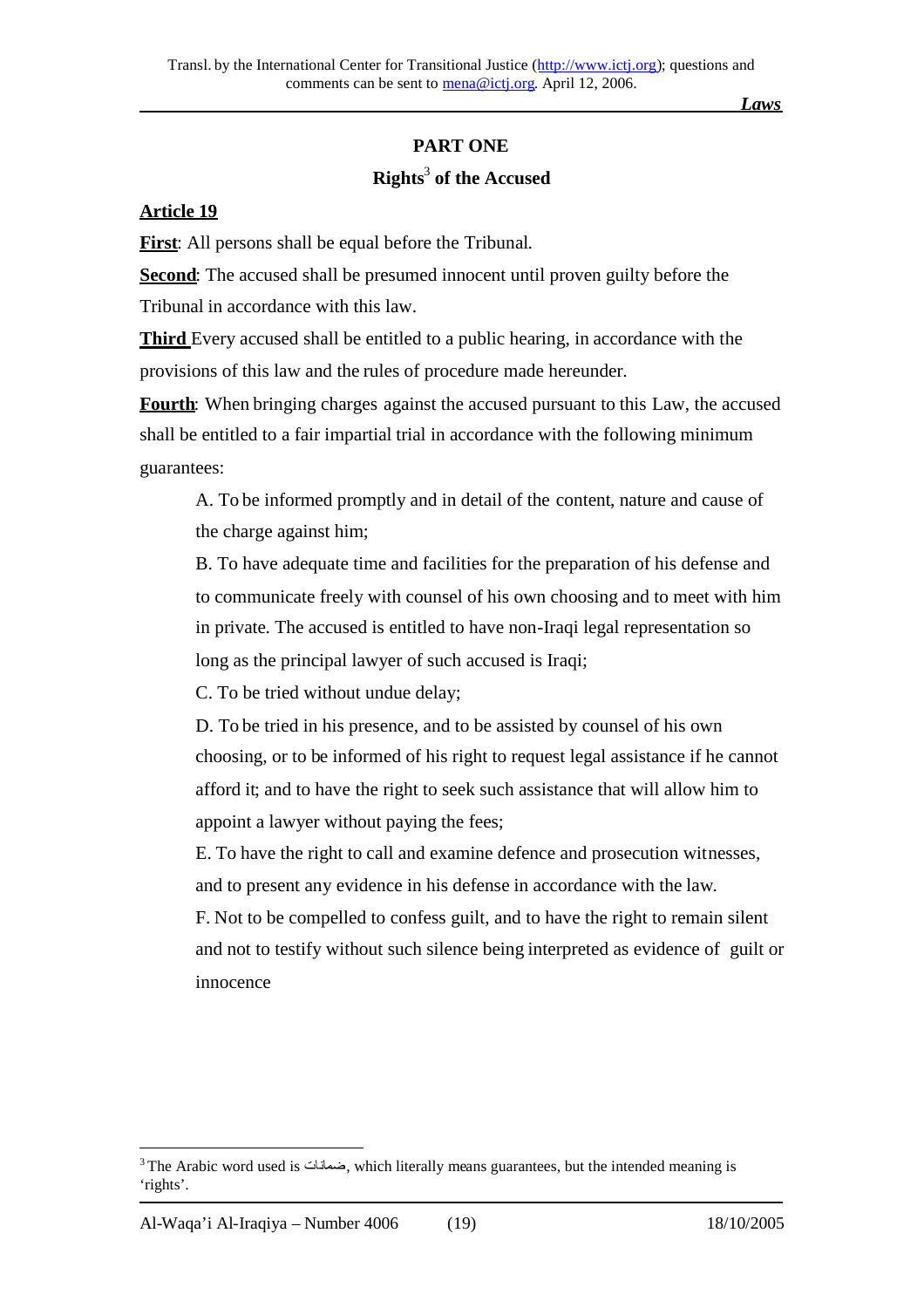#### **SECTION SEVEN**

#### **Trial Proceedings**

#### **Article 20**

**First**: A person against whom an indictment has been issued shall be taken into custody, pursuant to an arrest order or warrant issued by the Tribunal Investigative Judge, and shall be immediately informed of the charges against him and transferred to the Tribunal.

**Second**: The Trial Chamber shall ensure a fair and expeditious trial conducted in accordance with this Law and the Rules of Procedure and Evidence annexed it, with full respect for the rights of the accused and due regard for the protection of victims or their relatives, and witnesses.

**Third**: The Trial Chamber shall read the indictment, satisfy itself that the rights of the accused are respected and guaranteed, ensure that the accused understands the charge or charges against him, and instruct the accused to enter a plea.

**Fourth**: The hearings shall be public unless the Trial Chamber decides to close the proceedings in accordance with the Rules of Procedure and Evidence annexed to this Law. The decision to close the proceedings shall be exercised on a very limited basis.

#### **Article 21**

The Trial Chamber shall provide for the protection of victims or their relatives, and witnesses, in accordance with the Rules of Procedure and Evidence annexed to this Law, including the protection of the identity of the victims or their relatives, and witnesses.

#### **Article 22**

Relatives of victims and harmed persons who are Iraqi nationals may bring civil suits against the accused for damages resulting from acts which constitute crimes under this Law. The Tribunal shall have the power to adjudicate such claims in accordance with the Code of Criminal Procedure No 23 of 1971 and other relevant laws.

#### **Article 23**

**First**: The Trial Chamber shall pronounce judgments and impose sentences and penalties on persons convicted of crimes within the jurisdiction of the Court.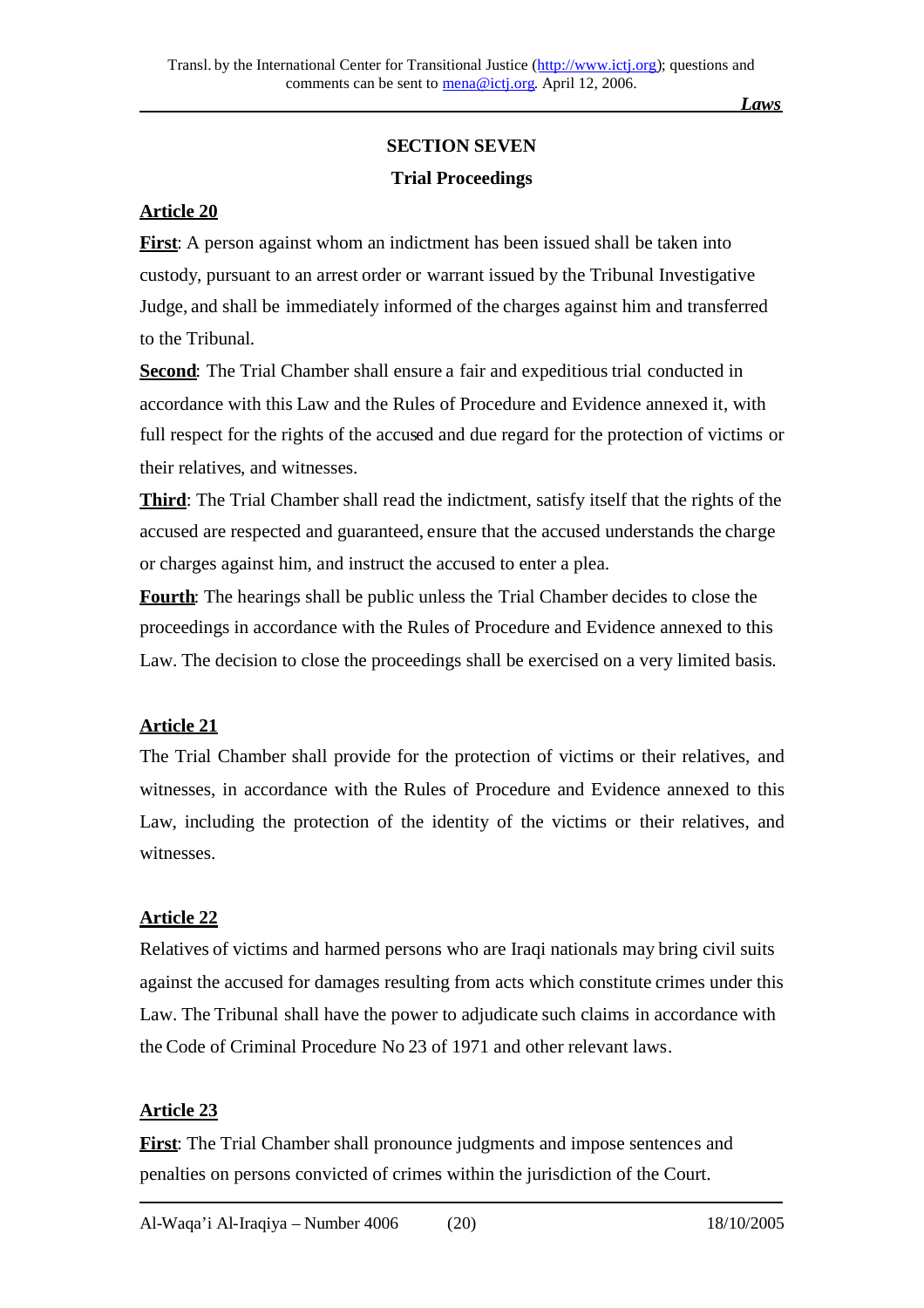**Second:** The judgment shall be rendered by a majority of the judges of the Trial Chamber, and shall be delivered by the Trial Chamber in public. The judgment shall not be issued except on the basis of a decision to convict, to which the opinions of dissenting judges may be appended.

#### **Article 24**

**First**: The penalties imposed by the Tribunal shall be those prescribed by the Penal Code No. 111 of 1969, except for a sentence of life imprisonment that means the remaining natural life of the convicted person, taking into account the provisions stipulated in Article 17 of this Law.

**Second:** The penalties for the crimes under Article 14 of this Statute shall be those prescribed under Iraqi Penal Code and other penal laws.

**Third**: Taking into account paragraphs Fourth and Fifth of this article, the Trial Chambers shall determine the penalties for the crimes under Articles 11, 12 and 13 of this Law

**Fourth**: A person convicted of crimes stipulated in the Penal Code shall be punished if committed:

A. Murder or rape as defined under the Penal Code.

B. Complicity in the commission of murder or rape.

**Fifth**: The penalty for any crimes under Articles 11, 12, 13 which do not have a counterpart under Iraqi law shall be determined by the Trial Chambers taking into account such factors as the gravity of the crime, the individual circumstances of the convicted person, guided by judicial precedents and relevant sentences issued by the international criminal tribunals.

**Sixth:** The Trial Chambers may order the forfeiture of assets, property or proceeds derived directly or indirectly from a crime, without prejudice to the rights of the *bona fide* third parties.

**Seventh**: In accordance with Article 307 of the Code of Criminal Procedure, the Trial Chambers shall have the authority to confiscate any material or goods prohibited by law regardless of whether the case has been discharged for any lawful reason.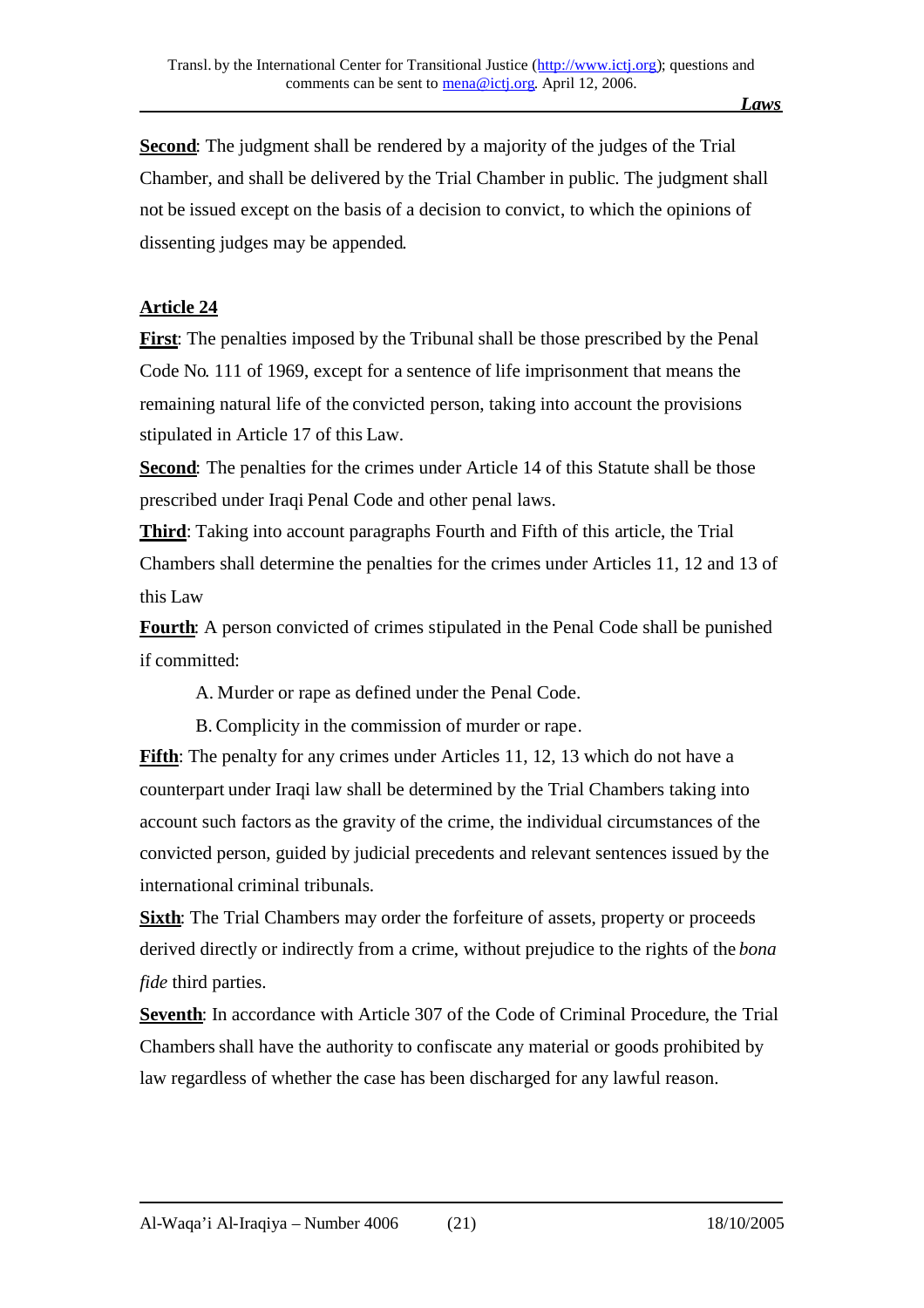# **SECTION EIGHT Appeals Proceedings PART ONE Cassation**

#### **Article 25**

**First**: The convicted person or the Prosecutor may contest the verdicts and decisions by appealing in cassation to the Appeals Chamber on the following grounds:

- a. If the verdict is in contradiction with the law or there is an error in interpreting it.
- b. An error of procedure.
- c. An error of material fact which has occasioned a miscarriage of justice.

**Second**: The Appeals Chamber may affirm, reverse or revise the decisions taken by the Trial Chambers or the Investigative Judge

**Third**: Where the Appeals Chamber reverses a verdict of acquittal or release issued by the Trial Chamber or the Investigative Judge, the case shall be referred back to the Trial Chamber for retrial or to the Investigative Judge for implementation of its decision.

**Fourth:** The period allowed for the lodging of appeals shall be in accordance with the provisions of the Code of Criminal Procedure No. 23 of 1971, unless otherwise provided for.

# **PART TWO**

#### **Retrial**

# **Article 26**

**First**: Where new findings or facts have been discovered which were not known at the time of the proceedings before the Trial Chamber or the Appeals Chamber and which could have been a decisive factor in reaching the verdict, the convicted person or the Prosecutor may submit to the Tribunal an application for a retrial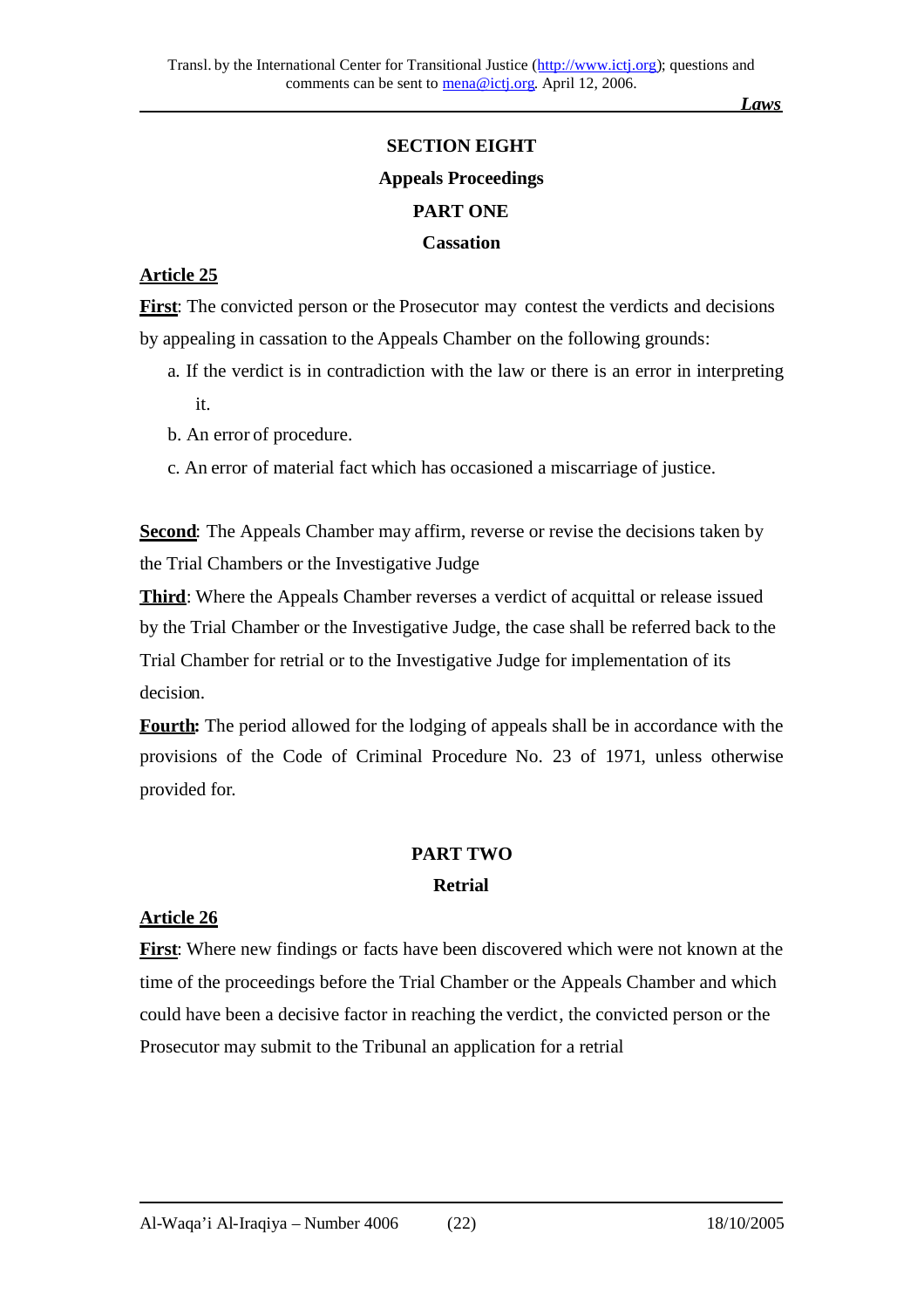**Second:** The Tribunal shall reject the application if it considers it to be unfounded. If theTribunal determines that the application has merit<sup>4</sup>, it may, after hearing the parties, and with a view to amending the judgment:

- a. Send the case back to the original Trial Chamber to review it; or
- b. Send the case to another Trial Chamber; or
- c. The Appeals Chamber reviews the case.

#### **SECTION NINE**

#### **Enforcement of Sentences**

#### **Article 27**

**First:** Sentences shall be carried out in accordance with the law.

**Second:** No authority, including the President of the Republic, may grant a pardon or reduce the penalties issued by this Tribunal. Penalties shall be enforceable within thirty days of the sentence or decision reaching finality.

# **SECTION TEN General and Final Provisions**

#### **Article 28**

Investigative judges, Trial Chamber judges, members of the Prosecutions Department, Director of the Administration Department and Tribunal personnel shall be Iraqi nationals, taking into account Article 4 (Third) of this Law.

#### **Article 29**

**First**: The Tribunal and the national courts shall have concurrent jurisdiction to prosecute persons accused of the crimes prescribed in Article 14 of this Statute **Second**: The Tribunal shall have primacy over all other Iraqi courts with respect to its jurisdiction over the crimes prescribed in Articles 11, 12 and 13 of this Law. **Third**: At any stage of the proceedings, the Tribunal may demand of any other court to transfer any case being tried by it involving any crimes prescribed in Articles 11, 12, 13 and 14 of this Law, and such court shall be required to transfer such case on demand.

<span id="page-22-0"></span> $4$  Literally, ... 'that the application is based on convincing grounds...'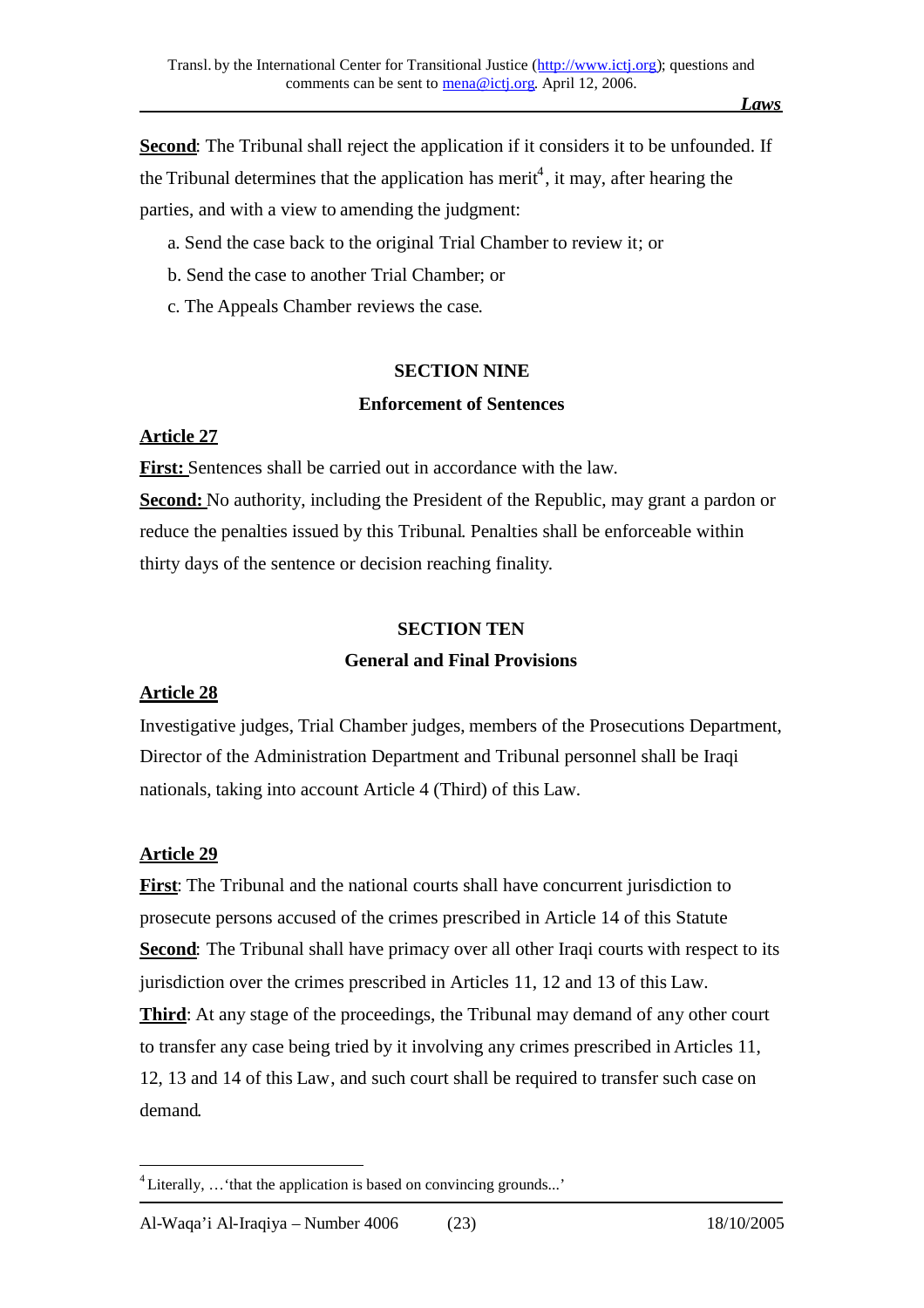**Fourth:** At any stage of the proceedings, the Tribunal may demand of any other court to transfer any case being tried by it involving any crimes prescribed in Articles 13, 14, 15 and 16 of this Law, and such court shall be required to transfer such case upon demand

#### **Article 30**

**First**: No person shall be tried before any other Iraqi court for crimes for which he has already been tried by the Tribunal, in accordance with Articles 300 and 301 of the Code of Criminal Procedure.

**Second**: A person who has been tried by any Iraqi court for a crime or crimes within the jurisdiction of the Tribunal may not be subsequently tried by the Tribunal unless the Tribunal determines that the previous court proceedings were not impartial or independent, or were designed to shield the accused from criminal responsibility. When taking a decision to order a retrial, one of the conditions contained in Article 196 of the Code of Civil Procedure and the requirements of Article 303 of the Code of Criminal Procedure must be met<sup>5</sup>[.](#page-23-0)

**Third**: In determining the penalty to be imposed on a person convicted of a crime under this Law, the Tribunal shall take into account the time served of any penalty imposed by an Iraqi court on the same person for the same crime.

#### **Article 31**

**First**: The President of the Tribunal, the Judges, the Investigation Judges, the Prosecutors, the Director of the Administration Department and the Tribunal staff shall have immunity from civil suits with respect to their official duties. **Second:** Other persons, including the accused, shall be accorded such treatment as is necessary for the proper functioning of the Tribunal.

#### **Article 32**

Arabic shall be the official language of the Tribunal.

<span id="page-23-0"></span> $<sup>5</sup>$ The last sentence in this paragraph is ungrammatical, probably as the result of a typing error. The</sup> word  $\Box$ بحدى. The English translation is based on this assumption.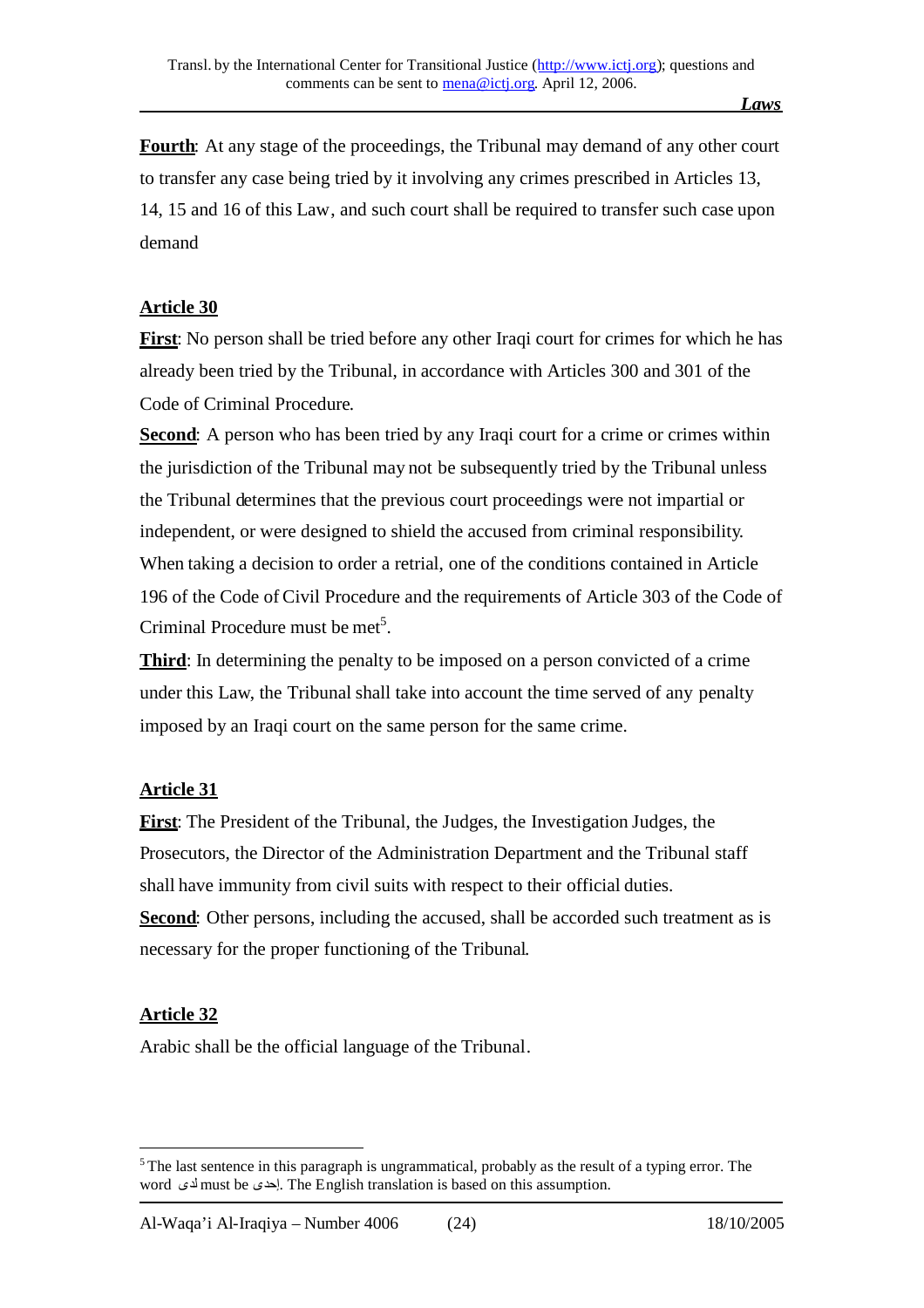#### **Article 33**

No person belonging to the Ba'ath Party may be appointed as a Judge, Investigative Judge,Prosecutor, employee or any of the Tribunal's staff<sup>6</sup>.

#### **Article 34**

The expenses of the Tribunal shall be borne by the regular budget of the State

#### **Article 35**

The President of the Tribunal shall prepare an annual report on the Tribunal's work for submission to the Council of Ministers.

#### **Article 36**

The provisions of the Civil Service Law No. 24 of 1960, Personnel Law No. 25 of 1960, State And Socialist Sector Employees Disciplinary Law No 14 of 1991 and Civil Service Retirement Law No.33 of 1966 shall apply to the Tribunal's employees other than the judges and members of Public Prosecution.

#### **Article 37**

The Statute of the Iraqi Special Tribunal for Crimes Against Humanity, Law No. 1 of 2003, and the Rules of Procedure issued under Article 16 thereof shall be abolished with effect from the date of the coming into force of this Law

#### **Article 38**

All decisions and rules of procedure<sup>[7](#page-24-1)</sup> issued under Law No. 1 of 2003 are considered correctand in accordance [w](#page-24-2)ith the law<sup>8</sup>.

#### **Article 39**

In coordination with the President of the Tribunal, the Council of Ministers shall issue $\delta$  instructions to facilitate the implementation of this Law.

<span id="page-24-1"></span><span id="page-24-0"></span> $^6$  A literal rendition of the phrase أي شخص منتمى إلى حزب البعث...

<sup>7</sup> Translated as 'rules of procedure' although the Arabic reads 'orders of procedures'.

<span id="page-24-3"></span><span id="page-24-2"></span><sup>&</sup>lt;sup>8</sup> It is not clear if 'the law' here means 'this Law'.

<sup>&</sup>lt;sup>9</sup> A literal rendering would be 'The Council of Ministers, in coordination with the President of the Tribunal, shall issue…'.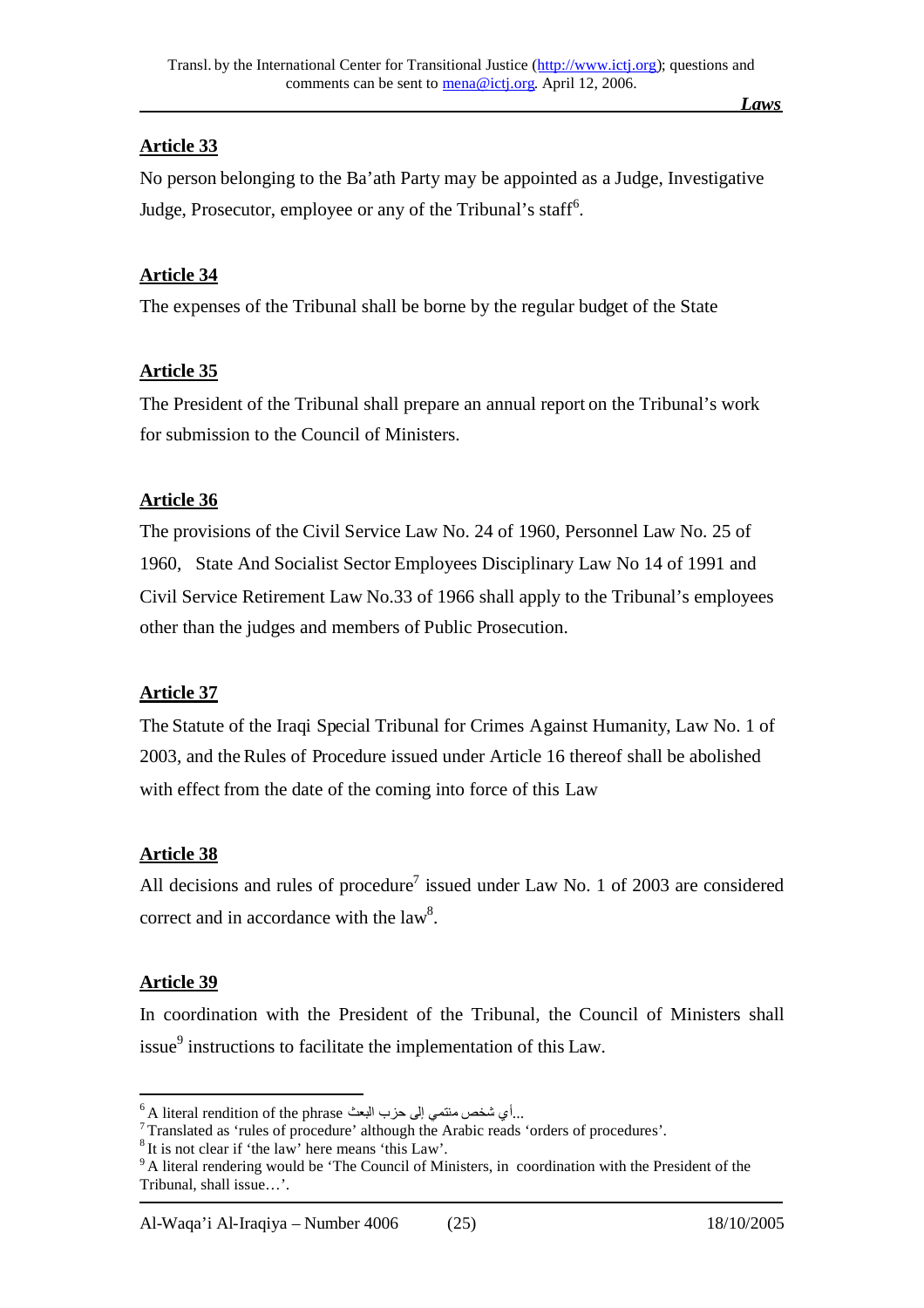# **Article 40**

This Law shall come into force on the date of its publication in the Official Gazette.

| Jalal Talabani                   | Adil Abd Al-Mahdi            | Al-Shaikh Ghazi Ajil         |
|----------------------------------|------------------------------|------------------------------|
|                                  |                              | Al-Yawir                     |
| <b>President of the Republic</b> | <b>Vice President of the</b> | <b>Vice President of the</b> |
|                                  | <b>Republic</b>              | <b>Republic</b>              |